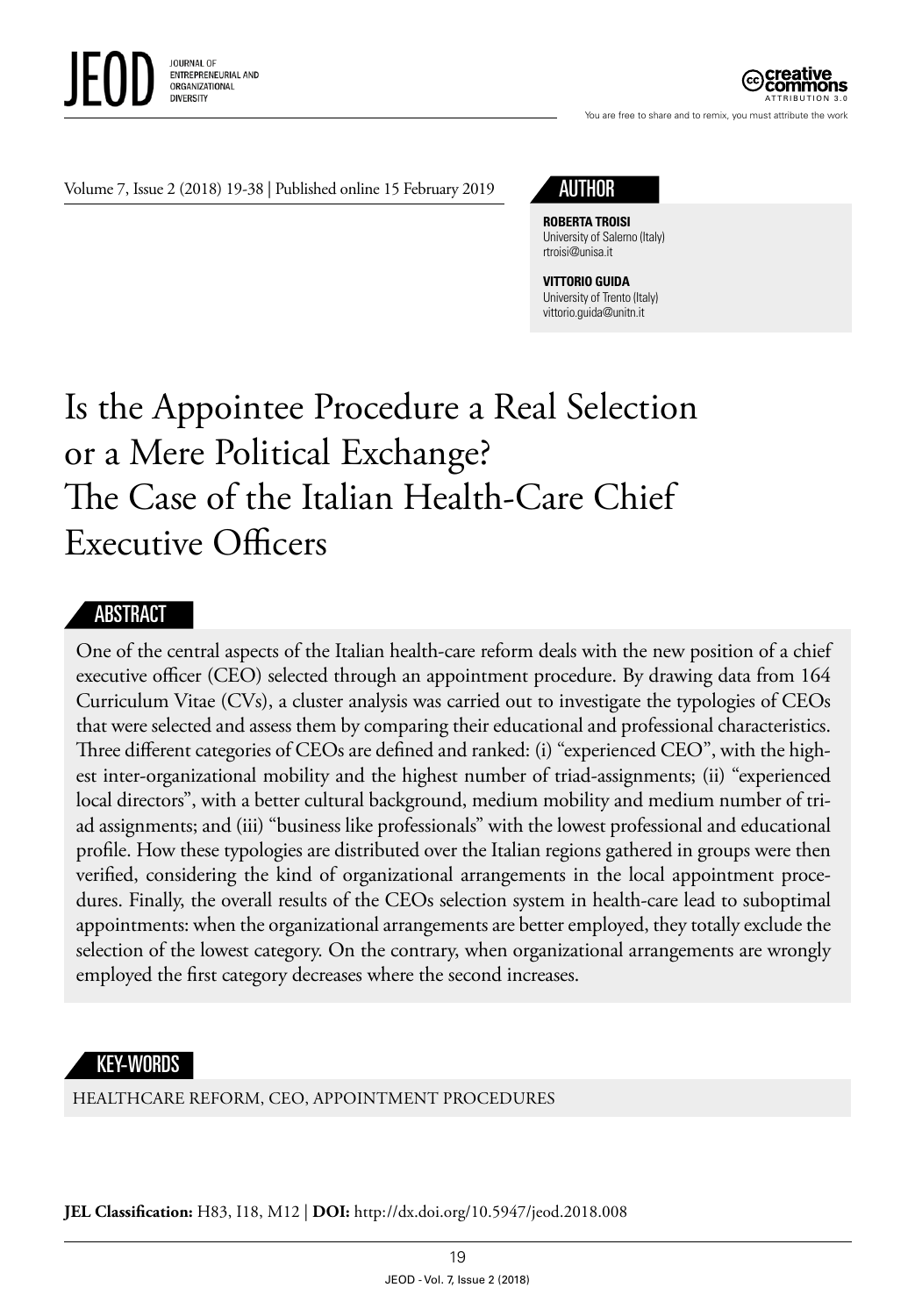## **1. Introduction**

Over the last two decades, the centralised health policy system in Italy has transitioned to a system characterised by a devolution of control to the regional level. Moreover, the organization of health-care across large parts of Europe have undergone major changes that have marked a change of emphasis from a professionally driven service to a managerially driven one. Today, the current Italian health system reflects the features of these two institutional reforms.

The Reform Law of the 1990s (59/1997 law as amended), which introduced decentralisation to the Italian National Health Service (INHS), addressed a political, fiscal and organizational devolution with the aim of making regions more responsible for the funding, organising and delivering of health services in their own territories. Decentralisation was paralleled by a process of "managerialisation". It stemmed from the international New Public Management (NPM) movement, whose basic principles include the introduction of professionalism, competition and private sector styles of management into the public sector, with it being considered crucial for improving the effectiveness and efficiency of public service delivery and governmental performance in general (Hood, 1991).

One of the central aspects of the health-care reform considers the leading roles. The traditional management committees were replaced by a single executive post covered by a high-status chief executive officer (CEO). The idea was to concentrate all the executive power into one post. "This was claimed both to speed up any decision-making procedures as well as ensure greater transparency since only one person was responsible and accountable for performance" (Mattei, 2006: 1015). Furthermore, in accordance with the principles of devolution, the regional executive (namely, the President) had exclusive competence in his/her choice through an appointment procedure. The CEO is the highest manager of the health service structures and has appointment authority over the two top directors who are directly responsible to him, i.e., the financial and clinical directors. According to national law (Legislative Decree 502/1992), this triad of top managers defines the governance of the single health-care structure under the CEO's leadership. In the institutional framework, the CEO seems to be a (top) connecting figure between politics and the administration. Their selection depends on a regional executive who offers and renews their private contracts, with their remuneration depending on the achievement of managerial objectives.

Several theoretical arguments have been developed to explore the question of whether the appointment procedure for CEOs leads to more or less effectiveness and efficiency in the health system. There is no clear conclusion from current literature, with competing theories providing arguments both for and against this role. While some argue that it is the appointment procedure itself that weakens its role because of the direct political control (Page and Wright, 1999) that could escalate with mere partisan choices, others claim that the presence of decentralised government institutions can be considered a favourable context for the implementation of the logic of NPM local decisions that include hiring procedures (Christensen, Laegreid and Wise, 2000).

This preliminary analysis tries to answer the above questions by moving from a theoretical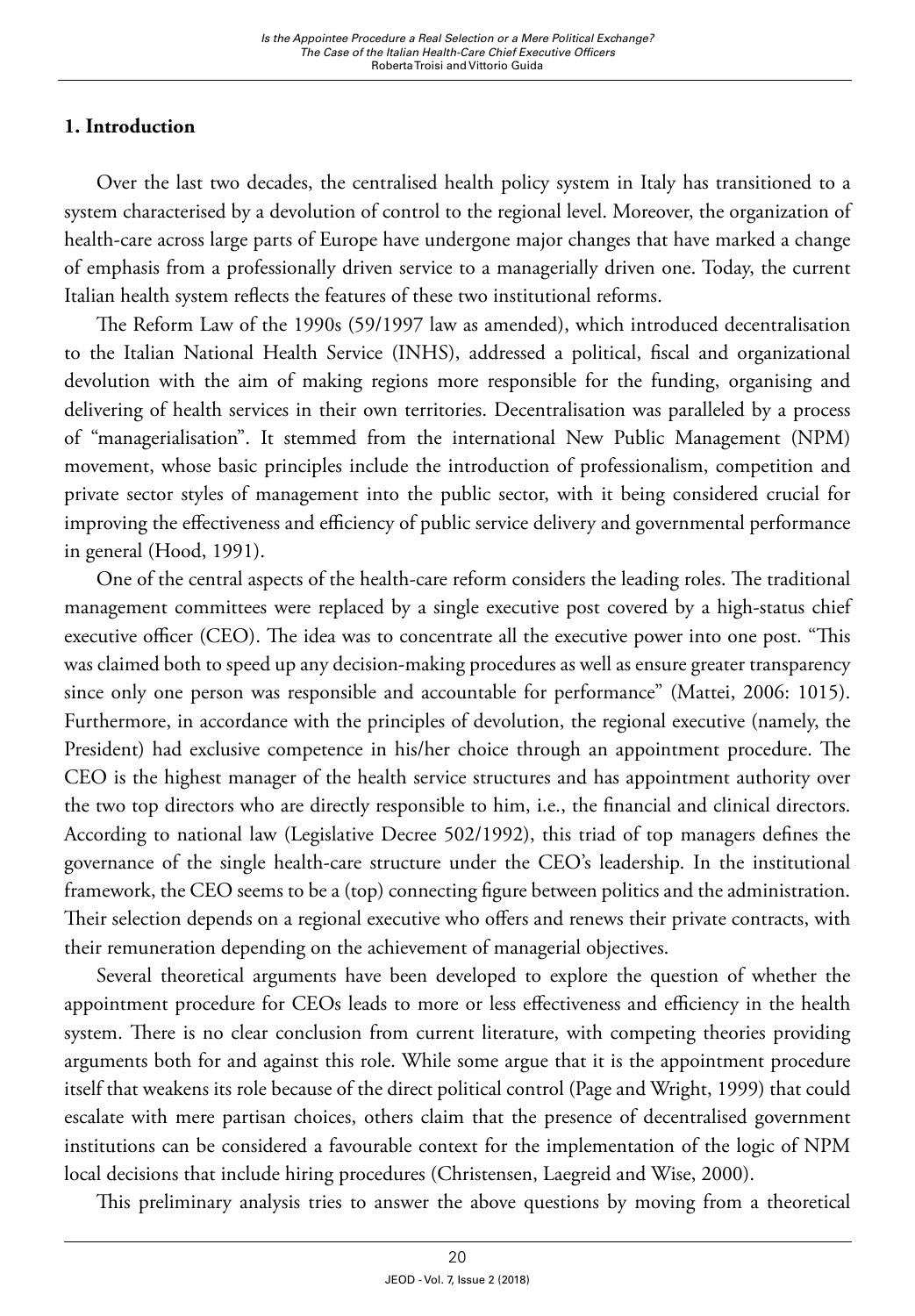debate about the appointment procedure to an empirical analysis linked to their practical results. Since the selection of a CEO is a President's direct choice among single top managers, CEOs information was collected from their CVs. Starting with the CEOs' characteristics, the aim was to understand if and under what circumstances the appointment procedure was a suitable tool for selecting competitive high management. The choice to focus on CVs is in line with the International Civil Service Effectiveness (InCiSE) Index related to "human resource management", which mainly measures the extent to which civil service recruitment systems are effective in attracting and retaining talent based on the level of education, linguistics and mathematical competence, along with previous professional experience. The results show that in spite of the two abovementioned reforms, this mechanism is still completely disconnected in Italy, which is positioned in the last place among OECD countries. The indicator is limited to the bureaucratic management. In this sense, the analysis is extended to a case of political management reproducing the same criterion. In contrast to the theoretical debate on the point, in this study, the appointment procedure is not by itself effective or ineffective in selecting the "right" people. It is both the occurrence of some organizational arrangements and its actual use that makes the access channel effective or ineffective.

Thus, the research questions are the following. Considering their characteristics, what typologies of CEOs have been selected in the INHS? Is there a rank emerging in comparing the typologies? Finally, how are the typologies locally distributed considering the procedures on the basis of their organizational arrangements?

The paper is organised as follows. First, the current literature on the institutional reforms and INHS is reviewed, focusing on their unexpected effects and possible impacts on CEO selection. Then, the data used in the analysis and the chosen methodological approach are described, with the main findings being presented. The final section discusses the significance of the findings for the theory and practice as well as any possibilities for future research.

#### **2. The institutional reform and the transition in the Italian national health-care system**

#### *2.1 "Decentralisation" and "managerialisation" in health-care system*

The case of Italy is particularly interesting because its NHS was significantly influenced by the model of the UK NHS (Dent, 2005). However, virtually since its inception, it has been subjected to the strong forces of decentralisation and their demands for local autonomy. While the central government continues to influence core funding and service guidelines, many competencies have been transferred from the centre to the local sub-governments. The Italian regions have responsibility for both the allocation of funds as well as the organization and administration of local health services. With respect to their financing, the regions access a central pot of resources named National Health Fund (*Fondo Sanitario Nazionale* - FSN), which is determined by a weighted capitation formula, but they can also allocate their own resources from local taxation. More specifically, for the aim of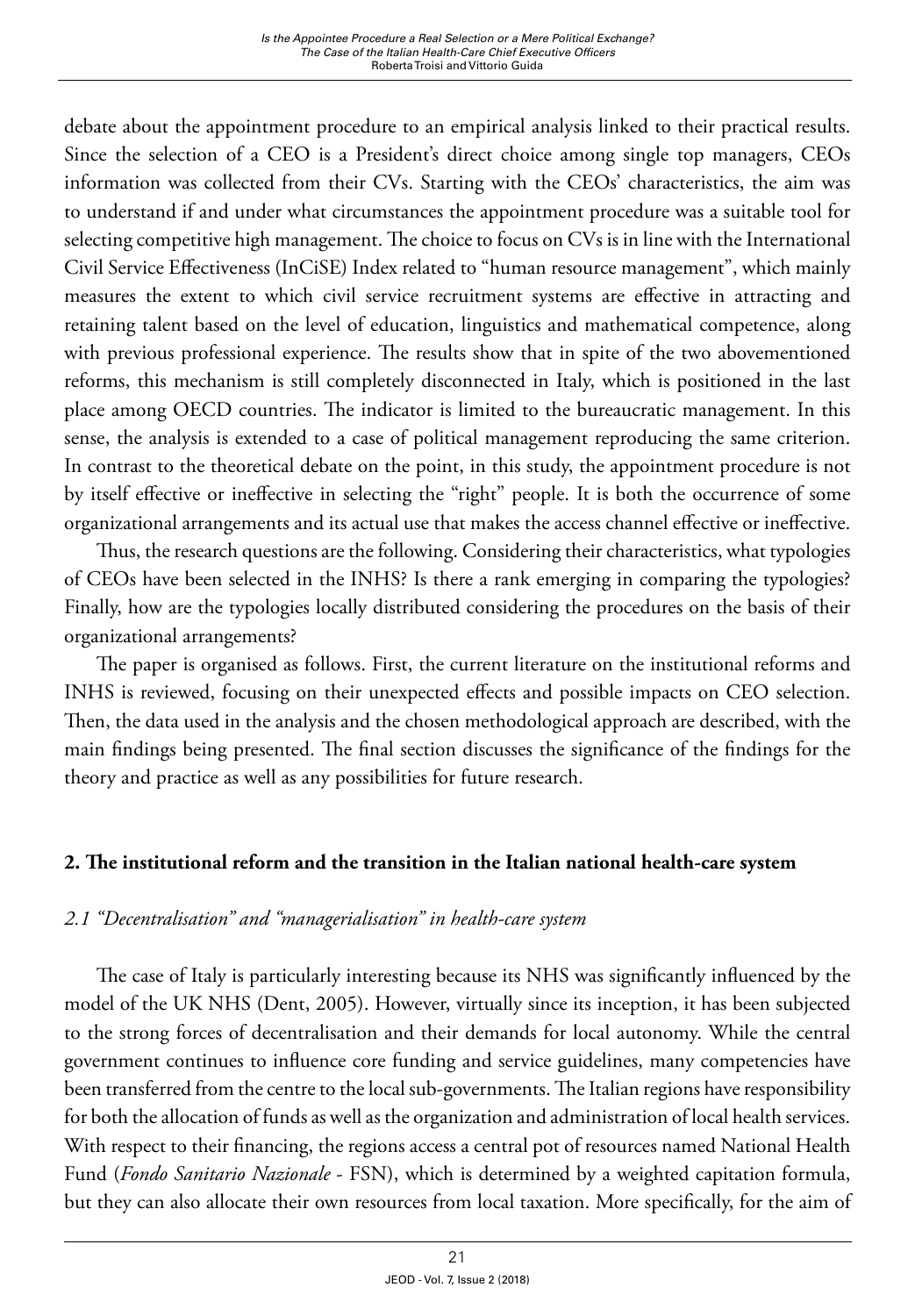this study, the regions have the power to determine the governance model of health-care services; establish and clarify the strategies and objectives needed to implement them; and as previously mentioned, appoint, evaluate and (if necessary) fire the CEO's health-care structures (Tediosi, Gabriele and Longo, 2009).

Furthermore, decentralisation was paralleled by a process of "managerialisation". Its principles became the foundation for the whole public sector and for the health service, in particular, by addressing matters such as the organization and rationalisation of resources and the use of market mechanisms (Anessi-Pessina and Cantù, 2006).

The combination of these institutional processes gave rise to an entrepreneurial model based on modern management practices that were tried and tested in the private sector and applied to the provision of care. An early reform in 1992-1993 reduced the number of local health providers from approximately 660 to approximately 200 local health enterprises (Aziende Sanitarie Locali). Furthermore, it provided approximately 100 public hospitals with the opportunity to be converted into semi-independent hospitals (Aziende Ospedaliere). The aim of this re-organization was to introduce greater competition into the SSN and present possibilities for the entry of private providers (Jommi, Cantù and Anessi-Pessina, 2001). Small-scale autonomous sanitary enterprises (Aziende Sanitarie) provided care for the local population either on their own premises or in institutions bound by contractual agreements (Simonet, 2008).

This re-structuring went hand-in-hand with attempts to strengthen the management capabilities of Italian public hospitals. As a consequence, health-care top management has witnessed a significant transformation from the old bureaucratic public model to a new and more business-like one. As mentioned above, the traditional management committees have been replaced with the CEOs single executive post.

If devolution gives the regional President the exclusive competence in selecting CEOs, NPM has led to the private nature of their contract that is limited in time and conditioned to the achievement of the managerial objectives. These objectives are concurrently financial and organizational, with them being oriented to the common purpose of containing expenditures without prejudice for the quality of the services.

## *2.2 The unexpected effects of the reforms and their possible impact on the selection of CEOs*

As for every institutional reform, achievements do not come without shortcomings.

First, according to the InCiSE report (InCiSE, 2017), the reforms did not have the expected results. Using a scale from 0 to 100 to grade the technological frontiers in public administrations based on regulations, human resources, incentives, public services and the transparency of decision processes, Italy is ranked 20. The average of advanced economies is 60. As previously stated, one of the lowest indicators refers to the quality of human resources in the Italian public administration.

Second, studies have increasingly highlighted the paradoxes and the dangers of managerialism and of the devolution (Maor, 1999; Hood, 2000; Hood and Peters, 2004; Henderson et al., 2013).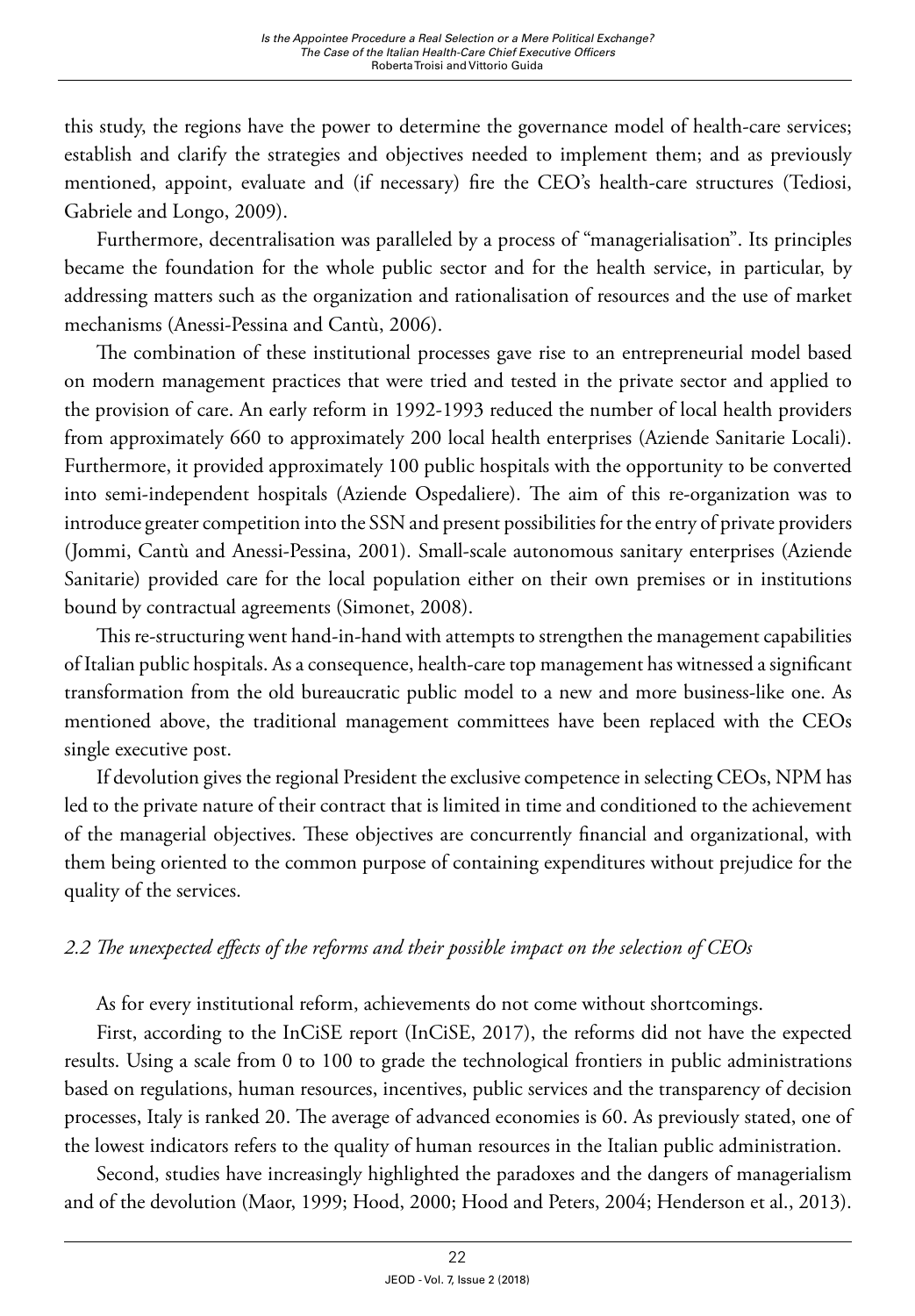The most relevant to the aim of this study identifies an institutional weakness of the reform in the increase in local autonomy. This represents support for the emergence of a clientelist and uncontrollable local management, given that a legal vacuum in the devolution does not provide any kind of coordination or integration among the different levels of government. More specifically, it has been argued that the regional political cultures have been compromised by a ubiquitous "partisan pressure and manipulation" that has emerged together with the local autonomy in the management of the resources (Putnam, 1993; Saraceno and Negri, 1994). For the organization of the Italian health-care system on the local level, studies have underlined that it would have been equally plagued with *partitocrazia* (i.e., political clientelism), which is described as, "rule by [political] parties". "All elements of life are politicised, and every person must belong to a political party, and have a sponsor, in order to succeed" (Dent 2005: 626). Clientelism and party affiliation would survive as an important characteristic of health-care organization and delivery, despite any rationalising force of NPM (Maor, 1999).

As Sundell (2012) argues, there is a trade-off between the traditional civil selection systems of public servants and the private-like selection processes that have been used following the institutional reforms. In his work, Sundell shows how these two forms of selection can be enforced to give the best results and avoid patronage bias. It is the degree of patronage that indicates the best selection system to adopt. A high degree of patronage requires the use of merit-based selection procedures that are the traditional, centralised and formal examinations. Conversely, a low degree of patronage and the presence of efficient accountability, exposure and sanction rules can allow for the adoption of private-like selections based on a fiduciary bound between the political chief and the appointed manager. In this scenario, the CEO appointment procedure could represent a circumstance to dispense jobs in return for political favours, instead of a selection procedure that is effective in attracting competitive resources.

In addition to the selection<sup>1</sup>, it is the exclusive duty of the regional President to evaluate the performance and renew the contract of the CEO. CEOs can have their positions confirmed by achieving yearly objectives that are usually linked to the economic performance of their firm. They are subject to an annual evaluation based on the results achieved where the supervisory role and annual evaluations were performed directly by the Regional President (Baroni, 2004). It seems that the question of whether the CEO appointment procedure could be an effective way to attract high management or it could turn into a high patronage tool with the aim of enhancing the clientelism could require a change in perspective: starting with the CEO's professional characteristics rather than the theoretical effectiveness of the selection tool. By reading their CVs, an attempt has been made to understand who they are and what professional characteristics they share. By gathering the CEOs' profiles, three typologies have been identified along with the related distinguishing criteria.

<sup>1</sup> The President of the Region appoints the CEO by choosing from a national list of candidates created by an ad hoc committee of experts and senior civil servants at the Ministry of Health. The decree does not specify the conditions for inclusion on the list (Legislative Decree 502/92).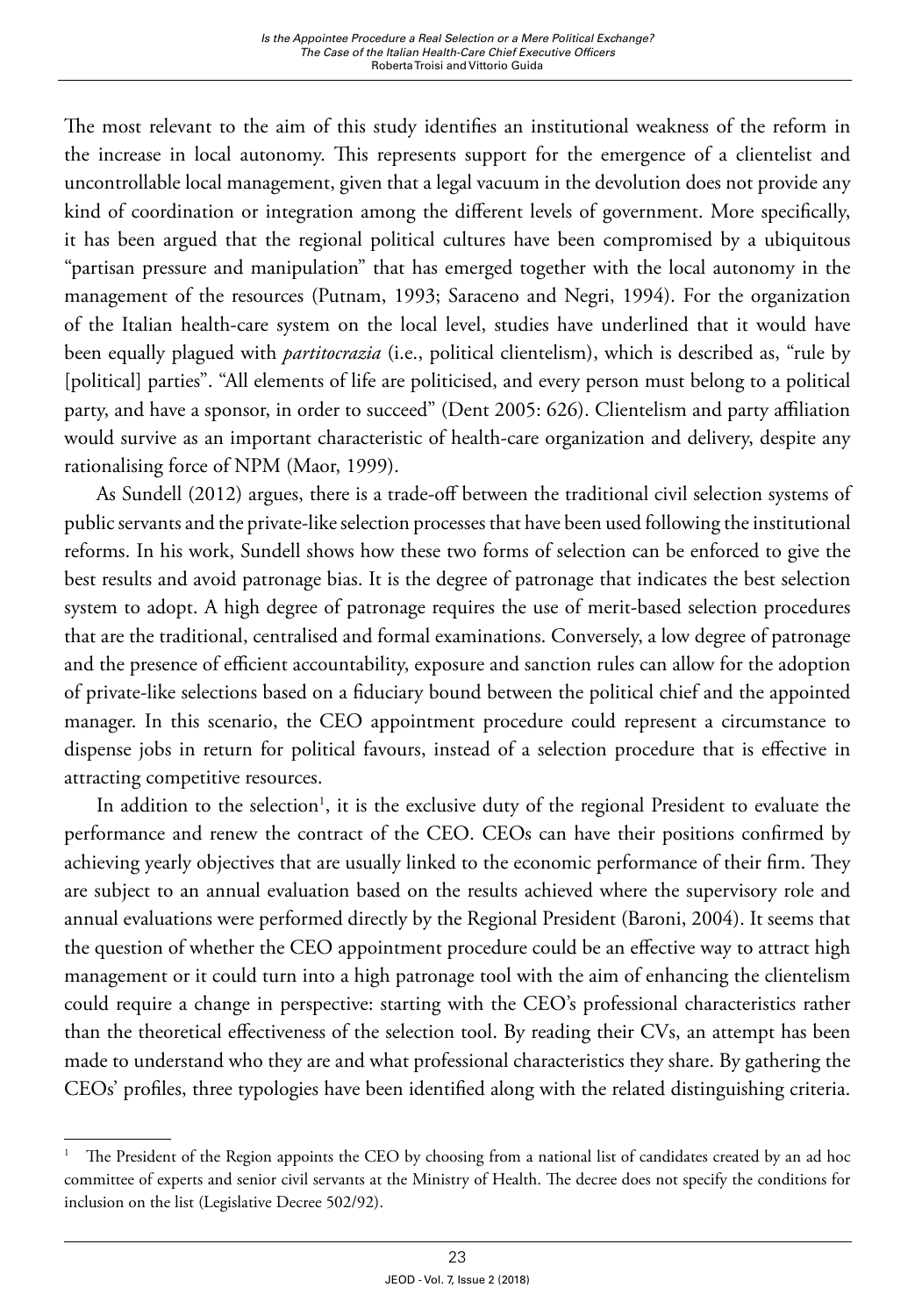Finally, the nature of the local appointment procedures has been examined, investigating whether they provided two essential organizational arrangements: (i) the transparency of the process; and (ii) the existence of a job description with specific educational/professional requirements. Theoretically, (Sancino, Sicilia and Grossi, 2017) the more such organizational arrangements are able to constrain political discretion, the more appointments are likely to realize the potential benefits that they are expected to offer. It could be particularly true in a case like this where the lack of clear requirements in the national laws should be compensated with the existence of clear standards on a regional basis. Furthermore, the distribution of the three categories on the basis of the procedures could represent a way to check how the local institutions try to cope with the new reform and, at the same time, assess their choices.

## **3. The empirical analysis**

#### *3.1 Data*

This section describes the data used for the analysis. Data was collected from 164 CVs of as many CEOs. The CEOs' CVs can be found in a specific section in every local health-care firm website. The number of sample cases was lowered to 159 after the list-wise case deletion of five statistical units that had missing data. A list of health-care structures $^2$  that is available on the Italian Health Ministry website was used to lead the extraction of cases. The variables that were drawn from the CVs and that composed the dataset come from four main groups of characteristics.

1. Professional career. The following variables were considered: the overall number of assignments (in one of the triad positions), the number of managerial assignments (different from triadassignments) in public health-care firms, and the number of managerial assignments held within private structures. In particular, with regard to CEOs mobility, the number of assignments in different health-care firms (which refers to the number of times the CEO has moved from one work place to another) was checked to define an overall mobility indicator. The number of assignments (triads) in different structures (high overall mobility) has been proved to improve CEO's skills (Sørensen, 1999). The number of teaching positions in accredited training courses, the number of publications, and the number of conferences were also considered.

<sup>&</sup>lt;sup>2</sup> The list includes all kinds of structures that constitute local healthcare firms. Three kinds of healthcare structures were considered since they represent 85% of the health public structures: "Hospital" *(Azienda Ospedaliera)*, "Hospital integrated with University" (*Azienda ospedaliera integrata con l'università),* "Directly managed Unit-Hospital" (*Ospedale a gestione diretta)*. The first and second kinds of structures have their own CEO. The third is usually the largest unit of a group of hospitals that constitutes a unique local healthcare firm with a common CEO. The excluded types of structures are accredited private structures and Universities, with it being due to the significant differences between the careers of their CEOs and the CEOs who are at the top of public healthcare firms.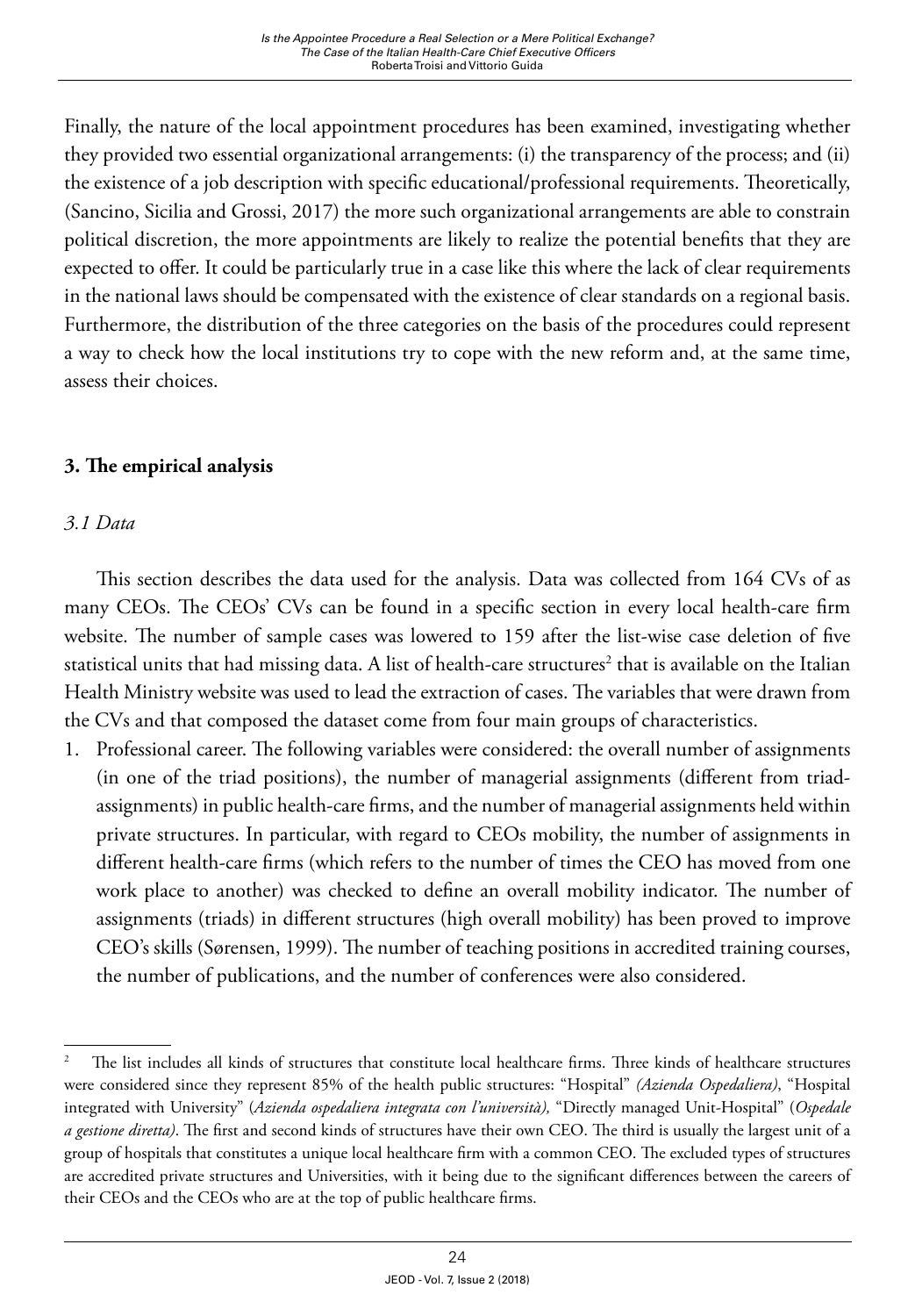- 2. Reference career area. Different from the overall mobility indicator, in this case, the number of triad-assignments in a "mode-region<sup>3</sup>", the number of triad-assignments outside the moderegion, and the ratio between this last variable and the overall number of triad-assignments to identify a degree of out-of-region mobility were all considered.
- 3. Post-degree courses. The idea was to check the number of postgraduate training "extras". By excluding those that are compulsory parts of the national list, further postgraduate academic courses were considered.
- 4. Demographical and political data. The gender and age of the CEOs, healthcare structures distributed among three Italian macro-regions and the political orientation of the regional governments were all collected.

CVs were used as data source since, according to the law (Legislative Decree 502/92), the CV is the document under assessment during the whole procedure. CV must be included in the national list, the CV must be included in the case of further regional short list (where provided in the regional laws), the CV must be sent to a regional commission that preselects the candidates in the early phases of the local selection procedure, and the Presidents' choice relies on the CV. Moreover, some studies (Sandström, 2009; Cañibano and Bozeman, 2009) proved the effectiveness of using CVs as data sources in research. Even if they focused mainly on samples representative of researchers, the authors showed that CVs can be efficiently used to construe professional profiles. A large part of the biases that CVs raise can be avoided by using complementary sources, such as institutional websites and online newspapers. In this study, more than one CV per CEO had to be collected so as to reduce missing data as much as possible. Furthermore, some missing data, such as the final mark received in a degree program, were impossible to collect. Such a high amount of missing data related to the final mark of the degree can be considered as a voluntary omission (Tables A and B in the appendix show, respectively, the final mark of the degree in percentage terms and the gender with the age in the whole sample and in the clusters). As a consequence, it was decided to replace this variable with the number of postgraduate degrees and use it in the analysis.

Since CVs reflect professional careers, which are, by definition, a unique history for every single CEO, it was decided not to delete any cases that showed outliers. The presence of outliers is particularly marked for variables such as academic publications, and is highlighted when the standard deviations are higher than the mean values. Deleting those cases would have provided an incorrect representation of the CEOs' careers.

The sample shows a remarkable difference between women (15.72% of total observations) and men (84.28%). The average age of a CEO is 58 years (sd=5.34). The geographical distribution of CEOs shows that those who lead the Northern health-care structures (50.31%, n=80) outnumber both those in the South (33.96%, n= 54) and in the Central Italy (15.72%, n=25). This distribution

<sup>3</sup> The "mode-region" is the region with the highest frequency of top-managerial assignments for a CEO. The statistical mode was used to indicate the region in which the CEO had his/her highest number of assignments in the triad.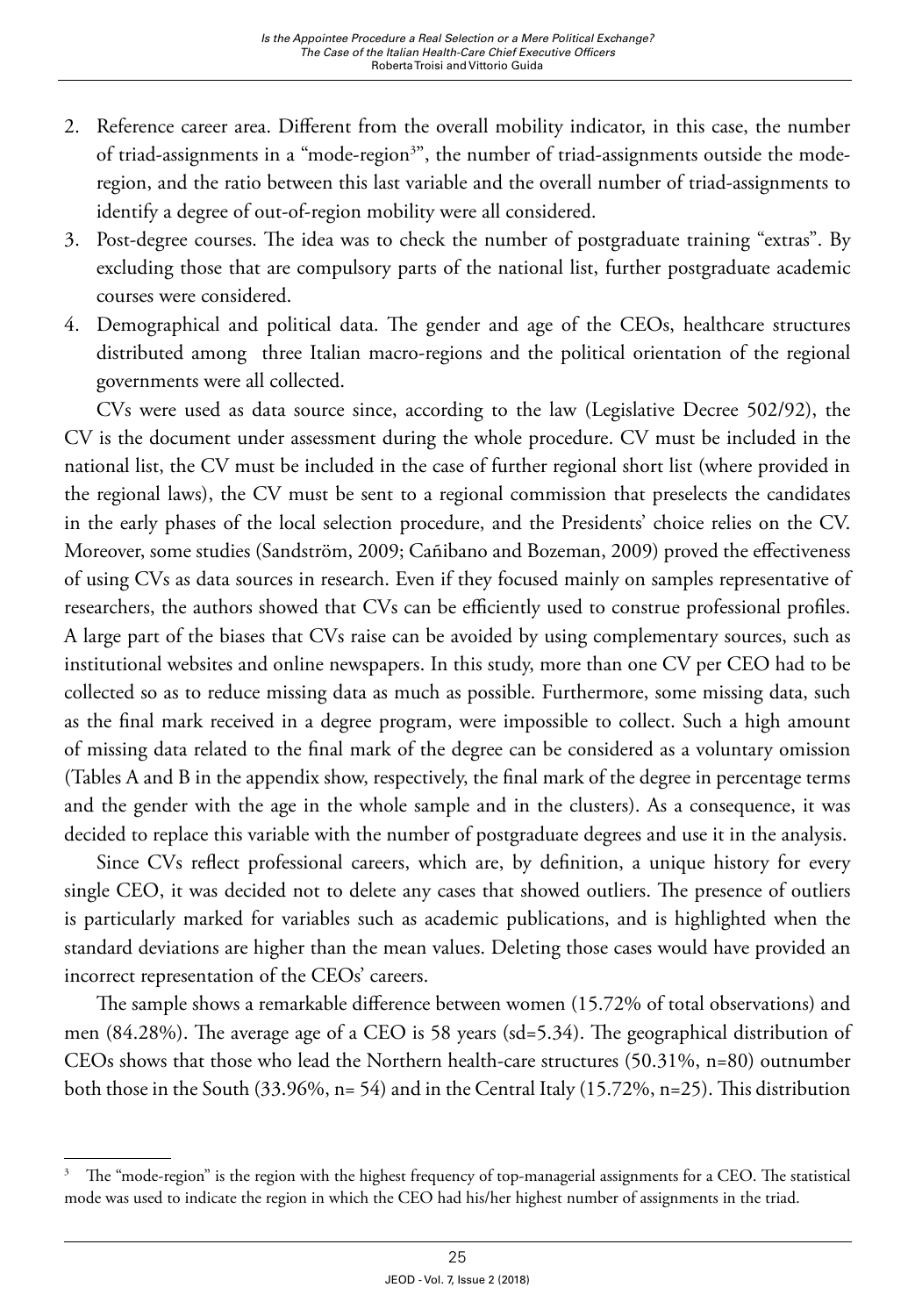is very likely due to the recent process of the reorganization of Italian health-care firms. In most cases, the process is followed by a criterion of rationalisation. The main result has been the union of more local health-care firms. Furthermore, every regional government has reformed its health-care system by applying different degrees of this criterion. The differences in the number of structures among the macro-regions are also explained by the different political choices in terms of the reorganization of the regional health-care system. Finally, the President's political position was found to be leftwing in 70% of the cases.

The descriptive statistics of variables used to cluster CEOs are listed in Table 1. Reference was made to the mean values of variables in the clusters so that it was possible to obtain an overall representation of the characteristics of the sample.

| <b>Variables</b>                                                                                                                     | mean  | sd    | min          | max |
|--------------------------------------------------------------------------------------------------------------------------------------|-------|-------|--------------|-----|
| Number of top managerial assignments in the mode-region                                                                              | 3.52  | 2.2   | $\Omega$     | 11  |
| Number of top managerial assignments out of the mode-region                                                                          | 0.30  | 0.82  | $\Omega$     | 5   |
| Out-of-region mobility<br>(ratio of top managerial assignments out of mode-region to the total of the<br>top managerial assignments) | 0.05  | 0.14  | $\Omega$     | 1   |
| Number of top managerial assignments                                                                                                 | 3.81  | 2.40  | 1            | 12  |
| Number of managerial assignments<br>(other than CEO)                                                                                 | 2.65  | 2.38  | $\Omega$     | 12  |
| Number of private managerial assignments                                                                                             | 0.29  | 0.90  | $\Omega$     | 5   |
| Teaching positions                                                                                                                   | 2.52  | 3.53  | $\Omega$     | 22  |
| Publications                                                                                                                         | 16.70 | 45.92 | $\Omega$     | 328 |
| Conferences                                                                                                                          | 12.00 | 33.71 | $\theta$     | 250 |
| Overall mobility<br>(number of CEOs' workplace changes)                                                                              | 1.55  | 1.59  | $\mathbf{0}$ | 7   |
| Post-degree titles                                                                                                                   | 1.25  | 1.43  | $\mathbf{0}$ | 10  |

**Table 1. Mean values of variables in the whole sample (n=159)** 

Regarding the organizational arrangements in the local appointment procedures, data from the official documents available on the Regions' websites was taken, with the focus being two main aspects (i) the transparency of the process; and (ii) the existence of a job description with specific educational/professional requirements.

Transparency of the process is connected both with the concept of clarity and of openness. In the context of selection decisions, reference is made to the criteria in shortlisting (where provided under regional laws) and/or in the preselection as well as to the accessibility of the candidates' CVs.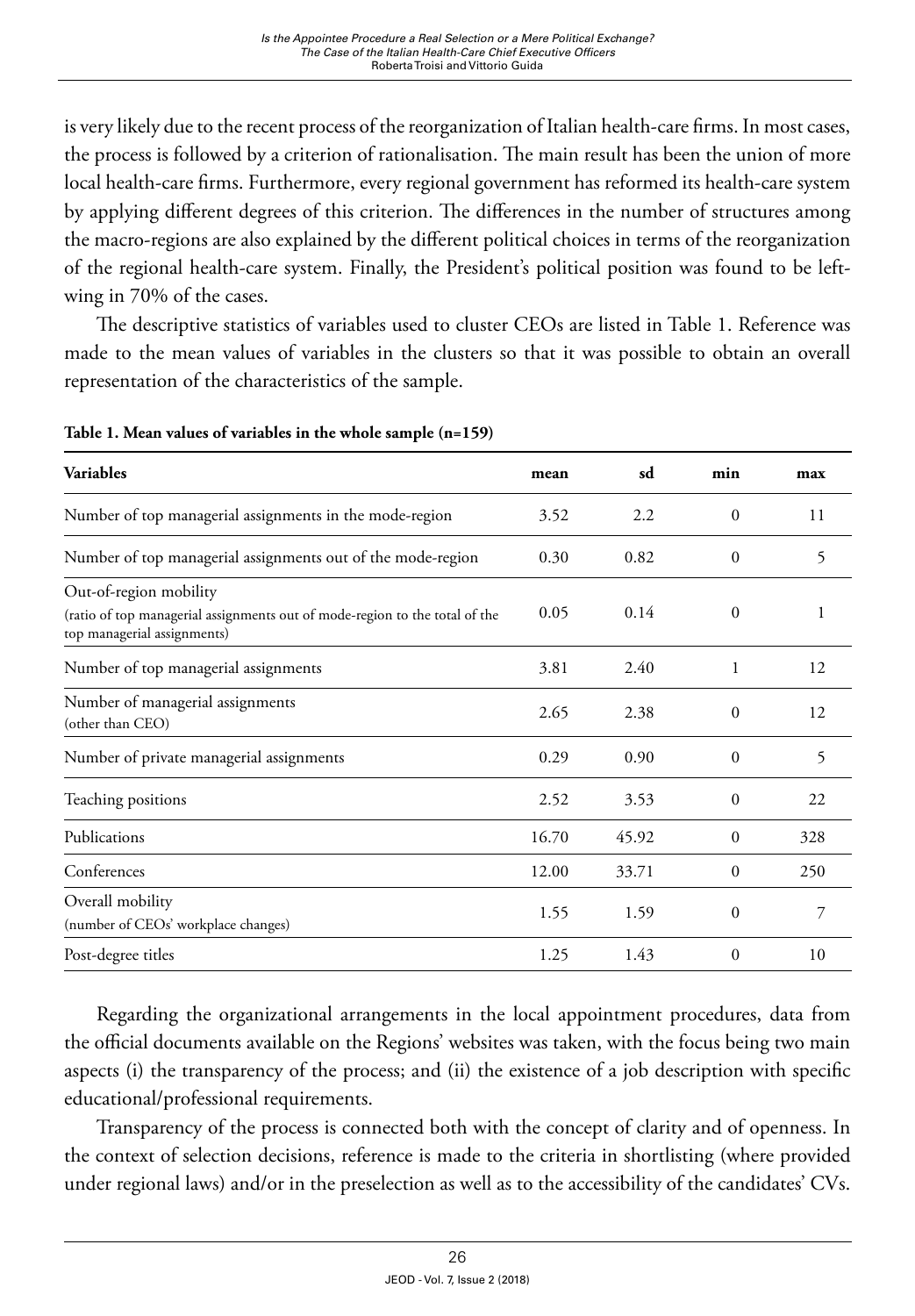As for the job description of the position to be filled by public appointment, it was investigated whether there were specific educational background/training and/or some professional requirements to be satisfied for an applicant to be eligible for the appointment. As noted above, the way in which public appointments are locally managed could help to control how the local institutions contribute to implement NPM, if considering the lack of specific conditions to be included in the national list. Table 2 shows the main results. "No" is used when no criteria for the short lists or the preselection were found as well as when there were no other CVs apart from that of the selected CEO. "No" was also used when no job description or too generic criteria that left space for any kind of interpretation were found, thus making it impossible to carry out an objective comparison among the candidates. Finally, the regions were classified into four groups according to the occurrence of the organizational arrangements.

| <b>Regions</b>             | Transparency in short lists<br>and/or in preselection | Transparency in<br>candidates' CVs | Job<br>description | Groups               |
|----------------------------|-------------------------------------------------------|------------------------------------|--------------------|----------------------|
| Abruzzo                    | No                                                    | $\rm No$                           | No                 | $\overline{4}$       |
| Basilicata                 | No                                                    | No                                 | No                 | 4                    |
| Calabria                   | N <sub>o</sub>                                        | No                                 | No                 | $\overline{4}$       |
| Campania                   | Yes                                                   | Yes                                | $\rm No$           | $\overline{2}$       |
| Emilia-Romagna             | Yes                                                   | Yes                                | Yes                | $\mathbf{1}$         |
| Friuli-V. Giulia           | Yes                                                   | Yes                                | No                 | $\mathfrak{2}$       |
| Lazio                      | Yes                                                   | No                                 | No                 | $\boldsymbol{\beta}$ |
| Liguria                    | Yes                                                   | Yes                                | Yes                | 1                    |
| Lombardia                  | Yes                                                   | Yes                                | No                 | $\mathfrak{2}$       |
| Marche                     | Yes                                                   | Yes                                | Yes                | $\mathbf{1}$         |
| Molise                     | No                                                    | Yes                                | No                 | $\mathfrak{Z}$       |
| Piemonte                   | Yes                                                   | No                                 | Yes                | $\overline{2}$       |
| Puglia                     | Yes                                                   | No                                 | No                 | $\mathfrak{Z}$       |
| Sardegna                   | Yes                                                   | No                                 | Yes                | $\overline{2}$       |
| Sicilia                    | Yes                                                   | Yes                                | No                 | $\sqrt{2}$           |
| Toscana                    | Yes                                                   | Yes                                | Yes                | $\mathbf{1}$         |
| Trentino-A. Adige/Südtirol | Yes                                                   | Yes                                | No                 | $\overline{2}$       |
| Umbria                     | Yes                                                   | No                                 | No                 | 3                    |
| Valle d'Aosta              | No                                                    | No                                 | No                 | $\overline{4}$       |
| Veneto                     | No                                                    | Yes                                | No                 | $\boldsymbol{\beta}$ |

**Table 2. Organizational arrangements in appointment procedures**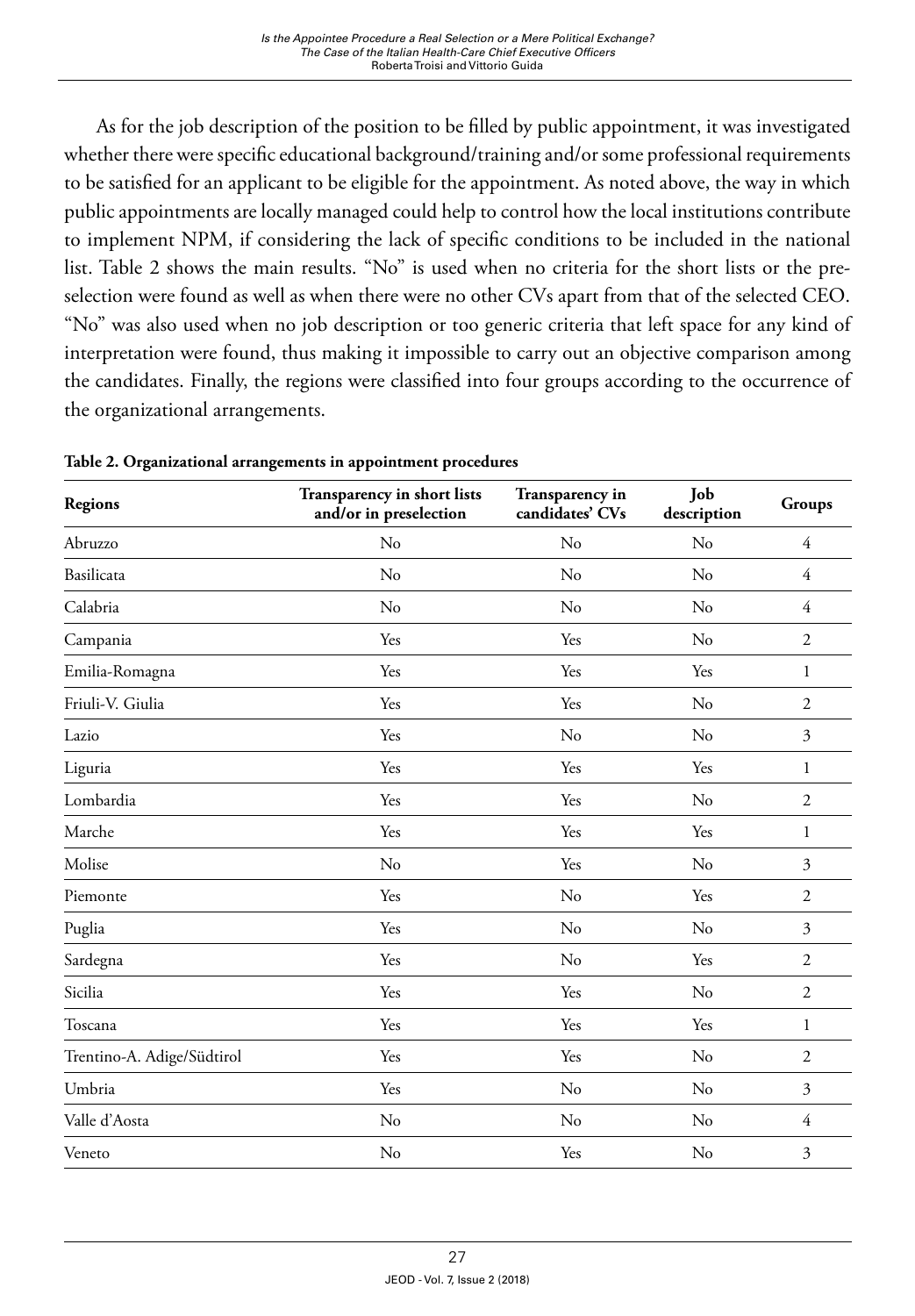## *3.2 Method and results*

The first research question is about the typologies of CEOs that can be identified by considering their characteristics. Thus, a cluster analysis was carried out by using variables selected from the list described above. Clusters were obtained by considering the elements that were directly drawn by CVs. For the professional career category, all the variables were selected. However, the variables in the reference career area were excluded from the cluster formation process due to their linkage to the overall number of triad-assignments. It was preferred to use the variables in this category as the descriptive elements of the clusters. For the post-degree courses category, the number of postgraduate degrees was also included in the set of variables that led the clustering process. Finally, the variables in the fourth category (demographical and political elements) were strictly used to describe and assess the clustering results. The set of variables that led the clustering process can be defined as a mix of professional experience and educational elements.

A hierarchical cluster analysis was carried out by adopting Ward's minimum-variance criterion (Ward, 1963). The software used for the data analysis was R-project. After standardising the selected variables, a classical Euclidean distances matrix was obtained. Ward's method produces the clusters by selecting the cases with the minimum squared distance, and it is based on a matrix of squared Euclidean distances that were provided to the software. This method was chosen to obtain the homogenous cases inside the clusters and the heterogeneous clusters. The choice of Ward's method was reinforced by the results obtained by using different clustering algorithms: the average distance was tested with complete and single linkage methods but the result showed too many overlaps between the clusters in terms of similarities of cases included in each cluster. The resulting clusters from using Ward's method were also the clearest from a graphical point of view, with the clusters seeming to be identifiable by their specific characteristics.

The dendrogram (Figure 1) was separated at different distance levels to obtain clusters that would be sufficiently distinct from each other. The CEOs' characteristics used to overlap when clustered for distance levels that produced more or fewer than three clusters. The choice of the best number of clusters is one of the most difficult problems in this kind of analysis. In this case, it was decided to balance a criterion of efficient separation between the final clusters and a criterion of preservation of the original information. The criterion is that clusters are efficiently and sufficiently separated when it is possible to identify specific characteristics for each cluster in terms of the means of the variables used in discriminating the cases. In fact, every result obtained was assessed by cutting the dendrogram at different distance levels: all the classifications with more than three and the one with only two clusters showed to contain too many similar cases. The following dendrogram shows the results of the cluster analysis.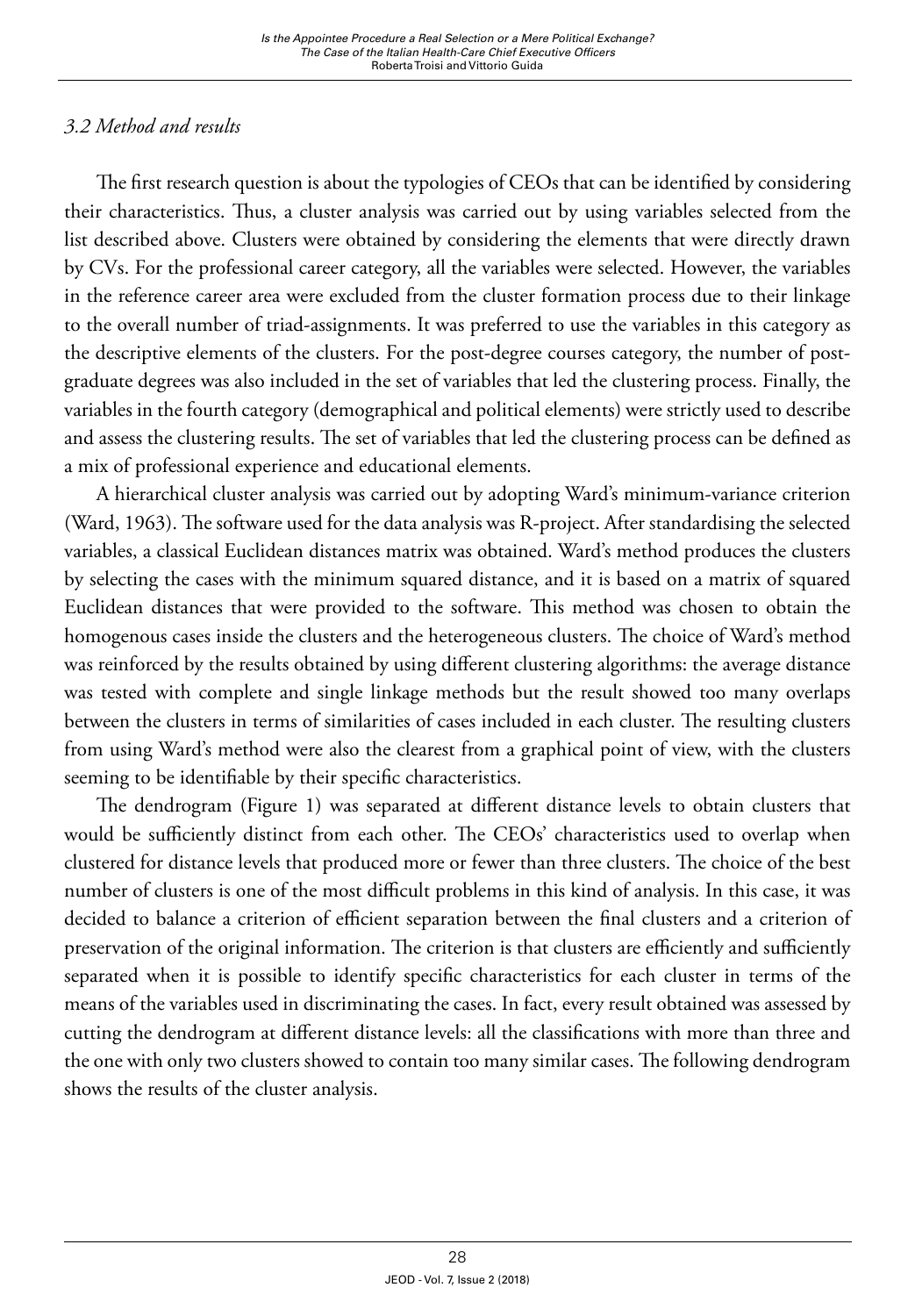



dist.e hclust (\*. "ward.D2")

*Note:* R software output of the cluster analysis obtained by using the R package "stats". A hierarchical cluster analysis was chosen rather than non-hierarchical procedures since the aim is to determine the existence of different kinds of CEOs in an explorative way. Hierarchical clustering has allowed exploring all the possible kinds of classifications of the cases without setting any restriction to the process such as a fixed number of clusters. The internal difference in terms of squared distances is minimized by the agglomerating criterion so that the distance between the final cluster is maximized. In fact, the use of Ward's criterion provides that clusters that are internally more compact are also as far apart as possible. The dendrogram shows the merge procedure by the agglomeration in the clusters of cases by following Ward's method. The three clusters are highlighted by red rectangles.

The first and the third clusters are numerically higher (with respectively 61 and 84 observations) than the second cluster which contains few observations  $(n=14)$ , however the third cluster gathers CEOs whose characteristics are significantly different from the others' characteristics.

The mean values of variables for the three clusters are reported in Table 3. The eight variables used as clustering criteria are highlighted. The remaining four variables in the table provide a better representation of the differences between clusters. The difference between the mean values of the variables used in the agglomeration process represents another way to assess the distances $^{\rm 4}$  between the three clusters.

The results show differences only with regard to specific characteristics of the CEOs, but this does not imply that they are approximate. Some characteristics tend to be homogeneous due to the

Distances between final clusters in this analysis were computed by taking in account both the distances between cluster's centres and width. The distances are the following: (2.4264) between clusters 1 and 2, (0.7170) between clusters 1 and 3 and (1.6246) between clusters 2 and 3. The distances computed are Euclidean distances.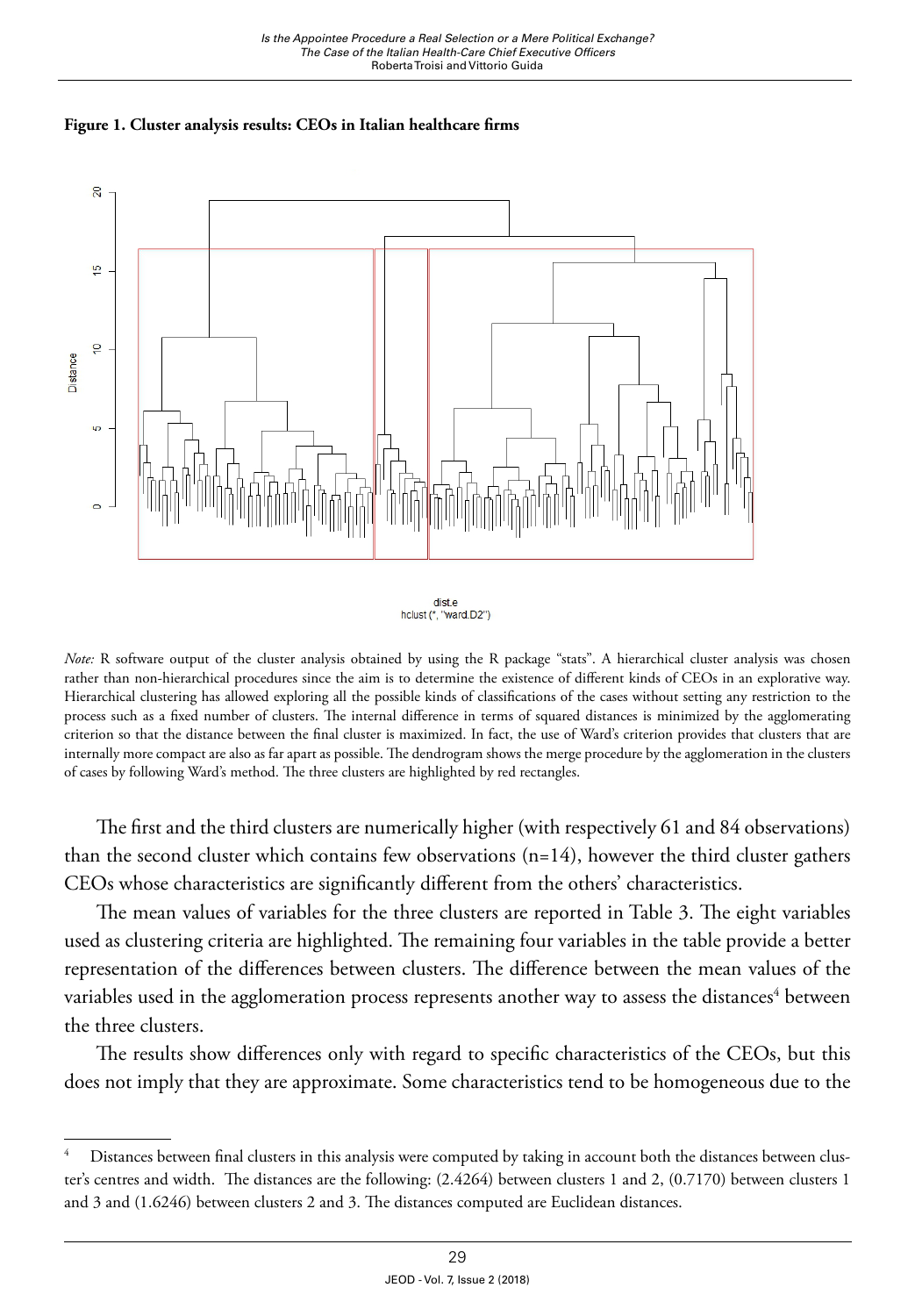peculiar recruitment system of the CEOs in the Italian Health-care System that provides minimum requirements for eligibility for the national list. Those that show marked differences can identify the type of CEO in the cluster.

| <b>Clusters</b>                                                                                                    |      | $1(n=61)$ |       | $2(n=14)$ | $3(n=84)$ |       |  |
|--------------------------------------------------------------------------------------------------------------------|------|-----------|-------|-----------|-----------|-------|--|
| <b>Variables</b>                                                                                                   | mean | sd        | mean  | sd        | mean      | Sd    |  |
| Number of top managerial assignments in the<br>mode-region                                                         | 5.30 | 2.19      | 1.71  | 0.91      | 2.52      | 1.29  |  |
| Number of top managerial assignments out of the<br>mode-region                                                     | 0.59 | 1.16      | 0.43  | 0.94      | 0.06      | 0.24  |  |
| Out-of-region mobility<br>(ratio of triad assignments out of mode-region to the total<br>of the triad assignments) | 0.06 | 0.14      | 0.12  | 0.28      | 0.03      | 0.10  |  |
| Number of triad assignments                                                                                        | 5.89 | 2.27      | 2.14  | 1.29      | 2.58      | 1.34  |  |
| Number of managerial assignments<br>(other than from the triad)                                                    | 1.92 | 1.73      | 3.36  | 1.34      | 3.06      | 2.77  |  |
| Number of private managerial assignments                                                                           | 0.03 | 0.18      | 3.00  | 0.88      | 0.02      | 0.15  |  |
| Teaching positions                                                                                                 | 2.18 | 2.77      | 1.00  | 1.47      | 3.01      | 4.14  |  |
| Publications                                                                                                       | 5.80 | 9.67      | 1.86  | 5.11      | 27.10     | 60.89 |  |
| Conferences                                                                                                        | 4.11 | 10.61     | 0.07  | 0.27      | 19.71     | 44.18 |  |
| Overall mobility<br>(number of CEOs' workplace changes)                                                            | 3.03 | 1.43      | 0.57  | 0.76      | 0.63      | 0.79  |  |
| Post-degree titles                                                                                                 | 1.16 | 1.23      | 0.64  | 1.08      | 1.40      | 1.58  |  |
| Years in previous career                                                                                           | 8.92 | 4.00      | 14.86 | 6.27      | 11.79     | 5.93  |  |

#### **Table 3. Variables' mean values in the three clusters**

CEOs in the first cluster can be labelled "experienced CEOs". They show a higher number of different experiences as triad-managers. The results show that these CEOs have an overall number of triad-assignments equal to 5.89 (sd=2.27) and an overall mobility  $(3.03; sd=1.43)$  that is higher than the overall mobility of CEOs in the other clusters. They have been in more different structures than the others have, and they have been appointed by several political actors. The academic and teaching activities and the number of post-graduate degrees appear to be intermediate between the lowest (second cluster) and highest (third cluster) values. CEOs in this cluster are also those with a higher mean age (60, sd=5) than both those in other clusters and the whole sample average.

CEOs in the second cluster can be labelled "business-like professionals" because, on average, their careers have the fewest triad assignments (2.14; sd=1.29) and the highest mean number of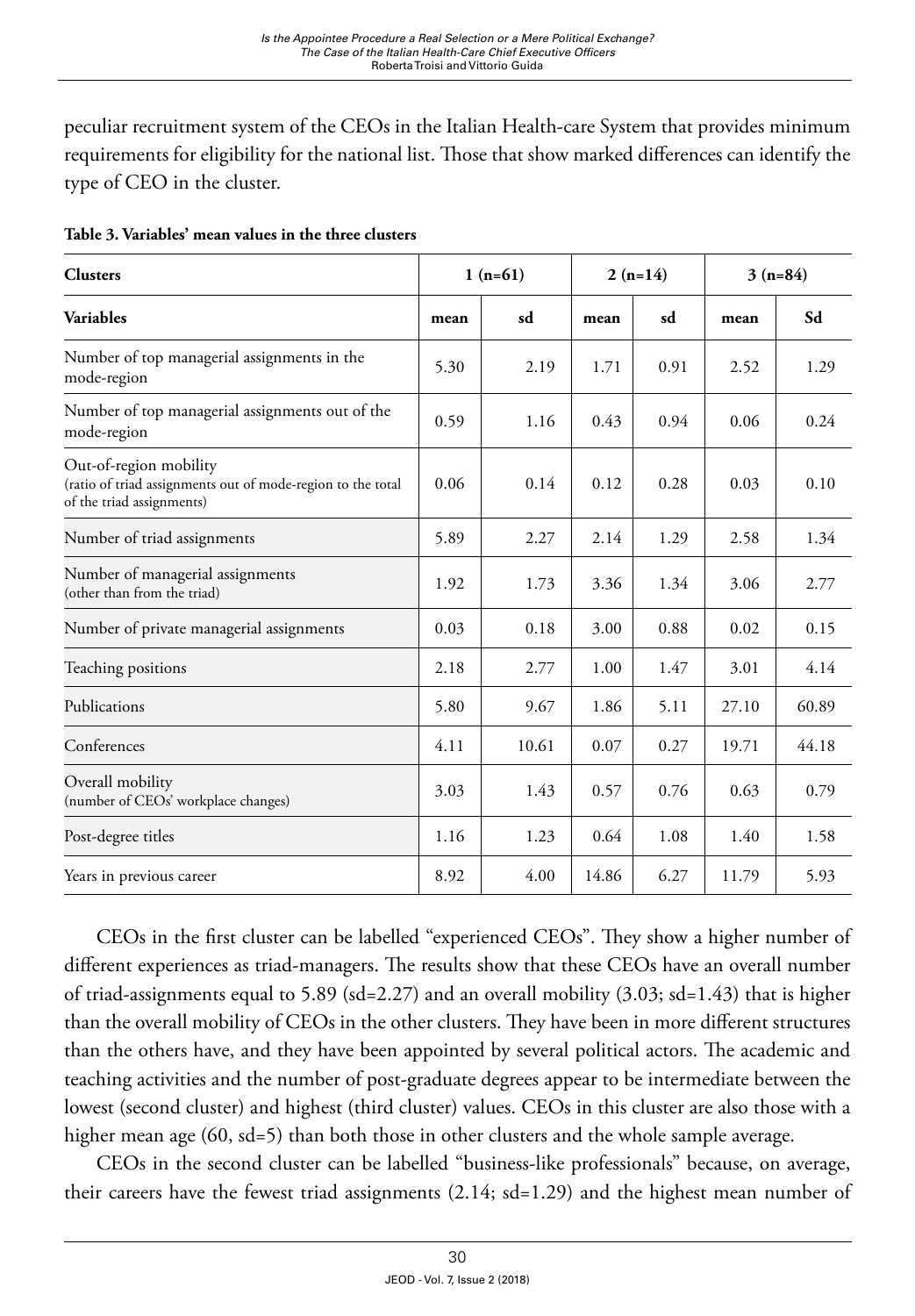managerial assignments (different from triad) among clusters, at 3.36 (sd=1.34). The results also indicate that they preferred to work in the private sector before joining public health-care (they have the highest average number of private managerial assignments, at 3.00). These statistics also suggest that these CEOs are in the early stages of their triad career in public health-care, especially if considering that they have the lowest average age (mean=55 years old, sd=5). These "business-like professionals" are those with a higher average duration of their previous career (14.86, sd=6.27). Matching the cluster analysis with the statistics of the professional categories (Table 4) to which CEOs belong, there is further confirmation of the statements about CEOs in the second cluster.

| Cluster   | Administrative managers in<br>the clusters<br>(weights on the total of<br>administrative managers) | Private-sector managers in<br>the clusters<br>(weights on the total of<br>private-sector managers) | Physicians in the clusters<br>(weights on the total of<br>physicians) | <b>NA</b><br>(weights on the total<br>of NA |
|-----------|----------------------------------------------------------------------------------------------------|----------------------------------------------------------------------------------------------------|-----------------------------------------------------------------------|---------------------------------------------|
|           | 24<br>$(42.11\%)$                                                                                  | $\Omega$<br>$(0.000\%)$                                                                            | 36<br>$(38.71\%)$                                                     | $(33.33\%)$                                 |
| 2         | 6                                                                                                  | 6                                                                                                  | $\overline{c}$                                                        | $\Omega$                                    |
|           | $(10.53\%)$                                                                                        | $(100.00\%)$                                                                                       | $(2.15\%)$                                                            | $(00.00\%)$                                 |
| 3         | 27                                                                                                 | $\Omega$                                                                                           | 55                                                                    | $\overline{c}$                              |
|           | (47.37%)                                                                                           | $(00.00\%)$                                                                                        | $(59.14\%)$                                                           | $(66.67\%)$                                 |
| Total     | 57                                                                                                 | 6                                                                                                  | 93                                                                    | 3                                           |
| $(n=159)$ | $(100\%)$                                                                                          | $(100\%)$                                                                                          | $(100\%)$                                                             | $(100\%)$                                   |

**Table 4. CEOs previous career categories**

CEOs in the third cluster can be labelled as "experienced local directors". It is the largest cluster with a number of observations equal to 84. This cluster is characterised by intermediate values of professional-linked variables among all the clusters and by the highest average number of publications (27.10; sd=60.89), teaching positions (3.01; sd=4.14) and conference attendances  $(19.71; sd=44.18).$ 

The explanation for these results is two-fold. First, these CEOs are locally embedded, and, they present low average mobility (0.60, sd=0.78). Adding these characteristics to an average number of triad-assignments (2.58, sd=1.34) and an average age that is equal to the whole sample's (58 years old, sd=5), it can be noted how these CEOs preferred to take root in the places in which they work and that they have a slower career than CEOs in cluster 1 do. Second, by matching the cluster analysis results with the professional categories' distribution (Table 4), it can be noted that 65.48% of the CEOs in cluster 3 are physicians (59.14% physicians in the whole sample). Physicians are usually more involved in academic/teaching activities than are those in the other categories.

Finally, Table 5 shows the regional distribution of the selected CEOs by cross-referencing the groups gathered on the occurrence of the organizational arrangements in the regional procedures (see Table 2) and the results of the cluster analysis.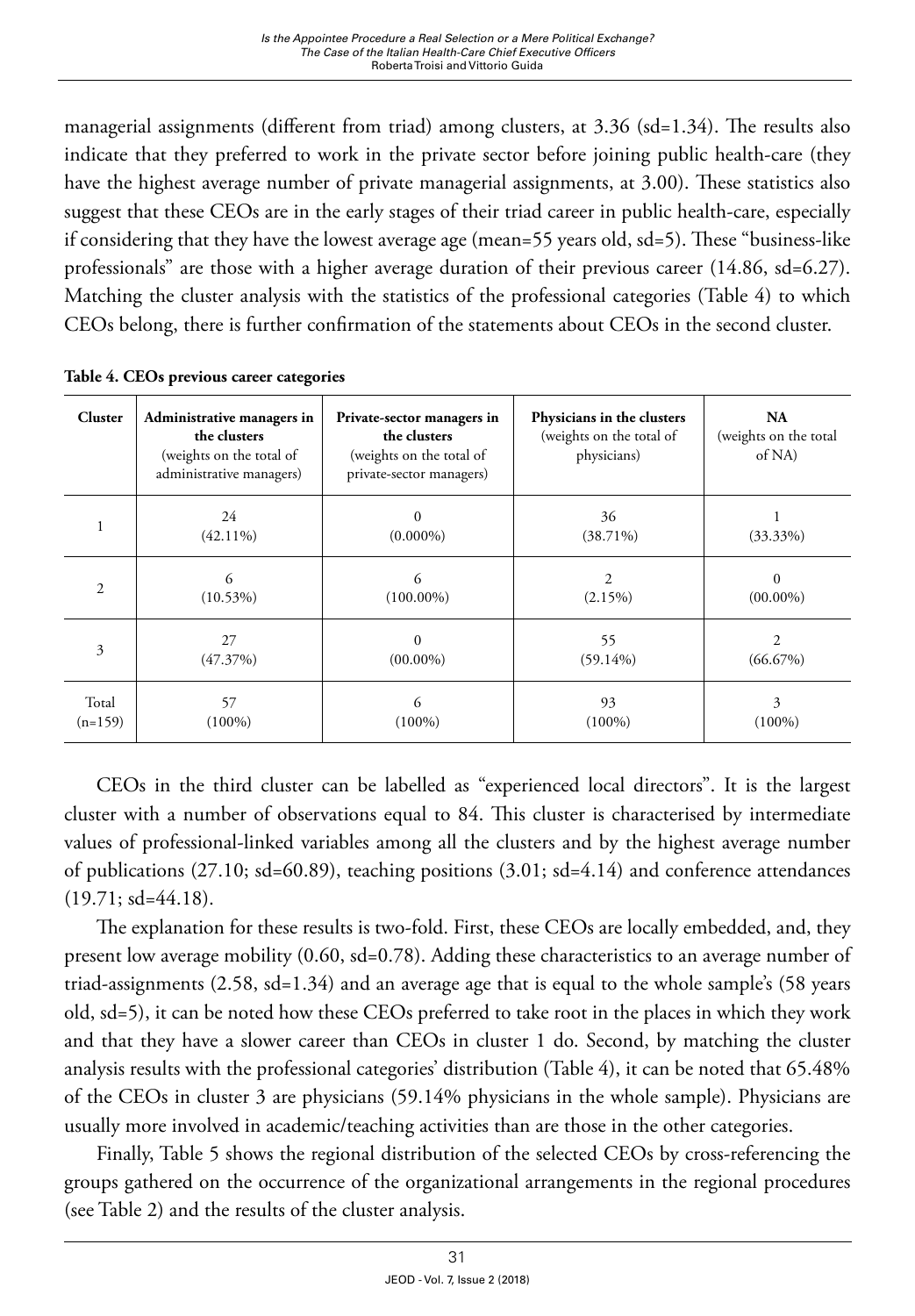| Table 5. CEOs geographical distribution |  |  |
|-----------------------------------------|--|--|
|-----------------------------------------|--|--|

| Organizational<br>Arrangements<br>in appointment<br>procedures               | Regions                                            | Cluster 1               | Cluster 2        | Cluster 3                                                                                                                                                                                                                                                                                                                                                                                                                                                                                                                                                                                                                                                                                                                | <b>TOTAL</b>   |
|------------------------------------------------------------------------------|----------------------------------------------------|-------------------------|------------------|--------------------------------------------------------------------------------------------------------------------------------------------------------------------------------------------------------------------------------------------------------------------------------------------------------------------------------------------------------------------------------------------------------------------------------------------------------------------------------------------------------------------------------------------------------------------------------------------------------------------------------------------------------------------------------------------------------------------------|----------------|
|                                                                              | Emilia-Romagna                                     | 4                       | ÷,               | 8                                                                                                                                                                                                                                                                                                                                                                                                                                                                                                                                                                                                                                                                                                                        | 12             |
| Group 1<br>(High)                                                            | Liguria                                            | $\overline{2}$          | ÷,               | $\overline{2}$                                                                                                                                                                                                                                                                                                                                                                                                                                                                                                                                                                                                                                                                                                           | $\overline{4}$ |
|                                                                              | Marche                                             | $\mathbf{1}$            | ÷,               | $\mathbf{1}$                                                                                                                                                                                                                                                                                                                                                                                                                                                                                                                                                                                                                                                                                                             | 2              |
|                                                                              | Toscana                                            | $\overline{4}$          | L.               | $\mathfrak{Z}$                                                                                                                                                                                                                                                                                                                                                                                                                                                                                                                                                                                                                                                                                                           | 7              |
|                                                                              |                                                    | 11                      | $\boldsymbol{0}$ | 14                                                                                                                                                                                                                                                                                                                                                                                                                                                                                                                                                                                                                                                                                                                       | 25             |
|                                                                              | Campania                                           | 6                       | $\frac{1}{2}$    | 8<br>14<br>$\mathfrak{2}$<br>5<br>÷<br>16<br>4<br>28<br>$\overline{4}$<br>$\mathfrak{2}$<br>18<br>$\overline{2}$<br>ä,<br>÷,<br>$\sqrt{2}$<br>9<br>14<br>$\mathbf{1}$<br>$\overline{2}$<br>$\overline{a}$<br>9<br>39<br>83<br>9<br>53<br>108<br>$\overline{\mathcal{I}}$<br>13<br>-<br>$\mathbf{1}$<br>1<br>$\overline{a}$<br>$\overline{4}$<br>$\overline{c}$<br>$\overline{7}$<br>$\overline{2}$<br>$\overline{\mathbf{3}}$<br>÷,<br>$\overline{4}$<br>$\mathbf{1}$<br>10<br>3<br>34<br>18<br>$\overline{2}$<br>$\mathfrak{2}$<br>$\overline{4}$<br>$\mathfrak{Z}$<br>3<br>÷,<br>7<br>9<br>÷,<br>$\mathbf{1}$<br>$\mathbf{1}$<br>$\frac{1}{2}$<br>$\overline{2}$<br>13<br>17<br>5<br>31<br>51<br>14<br>84<br>$(n=)159$ |                |
| Group 2<br>(Mid-high)<br>Group $(1+2)$<br>(Mid-High)<br>Group 3<br>(Mid-low) | Friuli-V. Giulia                                   | 3                       |                  |                                                                                                                                                                                                                                                                                                                                                                                                                                                                                                                                                                                                                                                                                                                          |                |
|                                                                              | Lombardia                                          | 8                       |                  |                                                                                                                                                                                                                                                                                                                                                                                                                                                                                                                                                                                                                                                                                                                          |                |
|                                                                              | Piemonte                                           | 12                      |                  |                                                                                                                                                                                                                                                                                                                                                                                                                                                                                                                                                                                                                                                                                                                          |                |
|                                                                              | Sardegna                                           | $\overline{2}$          |                  |                                                                                                                                                                                                                                                                                                                                                                                                                                                                                                                                                                                                                                                                                                                          |                |
|                                                                              | Sicilia                                            | $\overline{\mathbf{3}}$ |                  |                                                                                                                                                                                                                                                                                                                                                                                                                                                                                                                                                                                                                                                                                                                          |                |
|                                                                              | Trentino-A. Adige/Südtirol                         | $\mathbf{1}$            |                  |                                                                                                                                                                                                                                                                                                                                                                                                                                                                                                                                                                                                                                                                                                                          |                |
|                                                                              |                                                    | 35                      |                  |                                                                                                                                                                                                                                                                                                                                                                                                                                                                                                                                                                                                                                                                                                                          |                |
|                                                                              | Groups with mid-high<br>transparency in procedures | 46                      |                  |                                                                                                                                                                                                                                                                                                                                                                                                                                                                                                                                                                                                                                                                                                                          |                |
|                                                                              | Lazio                                              | 6                       |                  |                                                                                                                                                                                                                                                                                                                                                                                                                                                                                                                                                                                                                                                                                                                          |                |
|                                                                              | Molise                                             | L,                      |                  |                                                                                                                                                                                                                                                                                                                                                                                                                                                                                                                                                                                                                                                                                                                          |                |
|                                                                              | Puglia                                             | $\mathbf{1}$            |                  |                                                                                                                                                                                                                                                                                                                                                                                                                                                                                                                                                                                                                                                                                                                          |                |
|                                                                              | Umbria                                             | $\mathbf{1}$            |                  |                                                                                                                                                                                                                                                                                                                                                                                                                                                                                                                                                                                                                                                                                                                          |                |
|                                                                              | Veneto                                             | 5                       |                  |                                                                                                                                                                                                                                                                                                                                                                                                                                                                                                                                                                                                                                                                                                                          |                |
|                                                                              |                                                    | 13                      |                  |                                                                                                                                                                                                                                                                                                                                                                                                                                                                                                                                                                                                                                                                                                                          |                |
|                                                                              | Abruzzo                                            | ÷,                      |                  |                                                                                                                                                                                                                                                                                                                                                                                                                                                                                                                                                                                                                                                                                                                          |                |
|                                                                              | Basilicata                                         | ÷,                      |                  |                                                                                                                                                                                                                                                                                                                                                                                                                                                                                                                                                                                                                                                                                                                          |                |
| Group 4<br>(Low)                                                             | Calabria                                           | $\overline{2}$          |                  |                                                                                                                                                                                                                                                                                                                                                                                                                                                                                                                                                                                                                                                                                                                          |                |
|                                                                              | Valle d'Aosta                                      | ÷,                      |                  |                                                                                                                                                                                                                                                                                                                                                                                                                                                                                                                                                                                                                                                                                                                          |                |
|                                                                              |                                                    | $\overline{c}$          |                  |                                                                                                                                                                                                                                                                                                                                                                                                                                                                                                                                                                                                                                                                                                                          |                |
| Group $(3+4)$<br>(Mid-low)                                                   | Groups with mid-low<br>transparency in procedures  | 15                      |                  |                                                                                                                                                                                                                                                                                                                                                                                                                                                                                                                                                                                                                                                                                                                          |                |
| <b>TOTAL</b>                                                                 |                                                    | 61                      |                  |                                                                                                                                                                                                                                                                                                                                                                                                                                                                                                                                                                                                                                                                                                                          |                |

Group 1 shows the highest occurrence of transparency and job definition and, at the same time, it merely contains "experienced CEOs" and "experienced local directors" which are distributed in a balanced way. Group 2 contains the highest number of observations. The related organizational arrangements medium-high were defined. In this case, the ratio between "experienced CEOs" and "experienced local directors" is quite balanced too. Finally, this group shows the highest incidence rate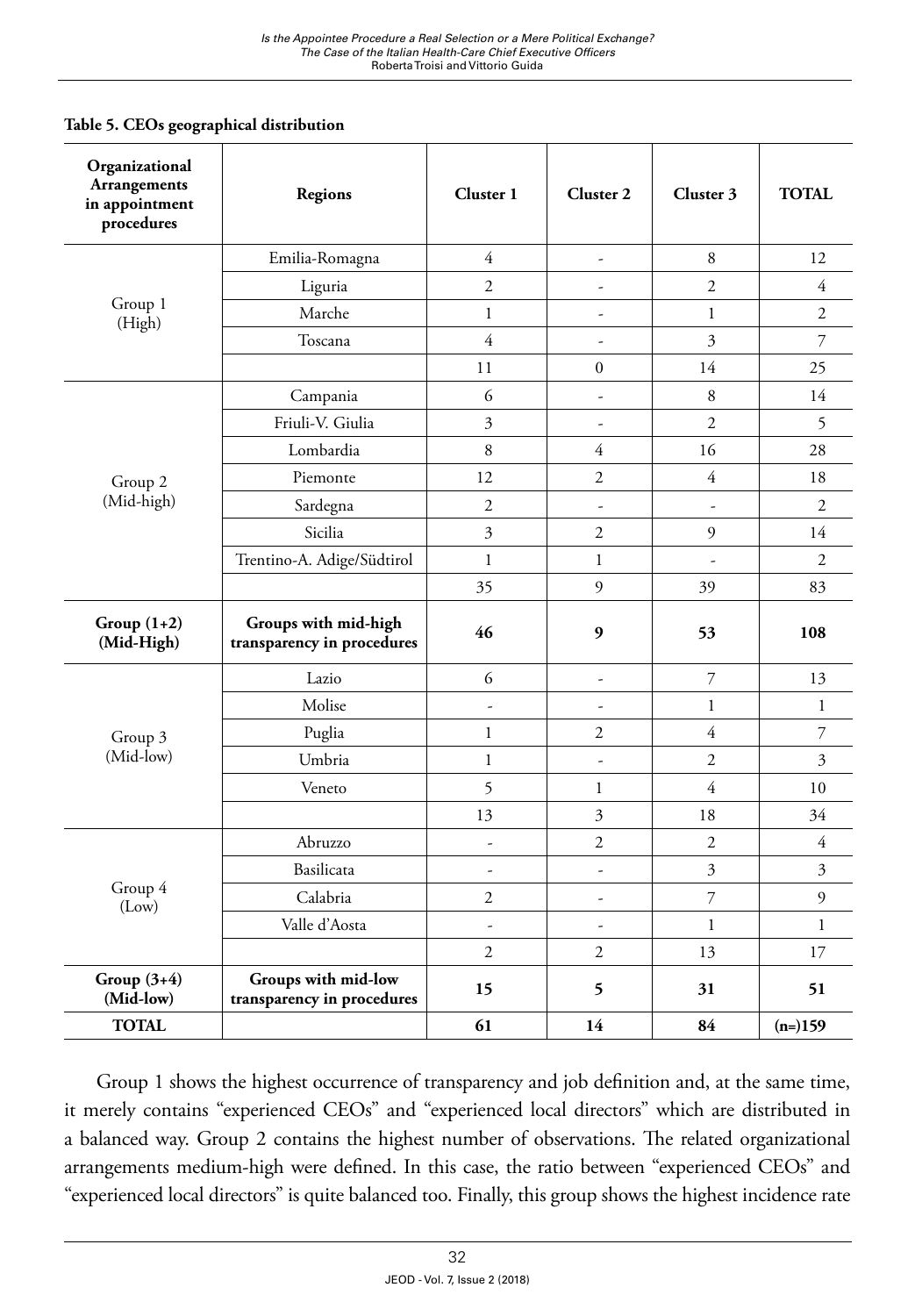of "business-like professionals". In the remaining groups with a lower occurrence of transparency and job description there is no balance between "experienced CEOs" and "experienced local directors". Group 1 contains a prevailing number of "experienced local directors" as, in some cases, the Regions limit their selections to them and together with "business-like professionals" CEOs.

#### **4. Discussion**

Three different categories of Italian health-care CEOs represent the answer to the first research question. These three categories have significant differences in their professional characteristics and backgrounds, which represents the basis for the second research question. By comparing the three typologies, it is possible to rank them in the following order: 1) "experienced CEOs", 2) "experienced local directors", and 3) "business-like professionals". Experienced CEOs have the highest mobility of the clusters and the highest number of triad-assignments. Their experience gave them the opportunity to improve their skills (Sørensen, 1999) due to the high number of problems that they had to manage in different health-care structures (Higgins and Dillon, 2007). Furthermore, CEOs in the first cluster seem to have achieved the triad-position faster than CEOs in the second cluster did. On average, they spent less time in their previous careers (8.92; sd=4) than "experienced local directors" (11.79; sd=5.93) did, and the average age difference between the clusters is approximately two years. Therefore, "experienced CEOs" can be ranked as the highest professional profile, and "experienced local directors" can be ranked as the second.

Further arguments can stress the idea of "experienced CEOs" as being the best profile particularly when compared with "experienced local directors". Even if "experienced local directors" seem to have a better educational background and the highest number of publications and teaching experiences, which is, of course, useful in terms of expected skills, in profiling the "best" CEO the study gives particular emphasis to the characteristic drawn from the professional career. A significant difference among local and not-local CEO supports the idea: it is about the nature of the competence and the social/professional network they could bring.

Regarding the competences, it has been highlighted how the inter-organizational mobility and a major number of assignments can bring a wider repertoire of professional knowledge accumulated over the time (Mascia and Piconi, 2013). Organizations also receive benefits from mobility because they gain access to new organizational skills that belong to this kind of CEOs (Sørensen, 1999). This does not exclude relevant professional competences in the case of local CEOs but they will be not as varied as for the others. At the same time, with respect to the social/professional network, it has been shown how a high degree of mobility enhances the number of relations but distances the managers from stable networks that are, on the contrary, facilitated by a stable local career (Collin, 1986). In the idea, the high risk of patronage is likely to occur in the second hypothesis. A local career could mean a stable network (particularly in case of former physicians) to turn into Presidents' political support, and in such a scenario, the appointment could mean a sort of reward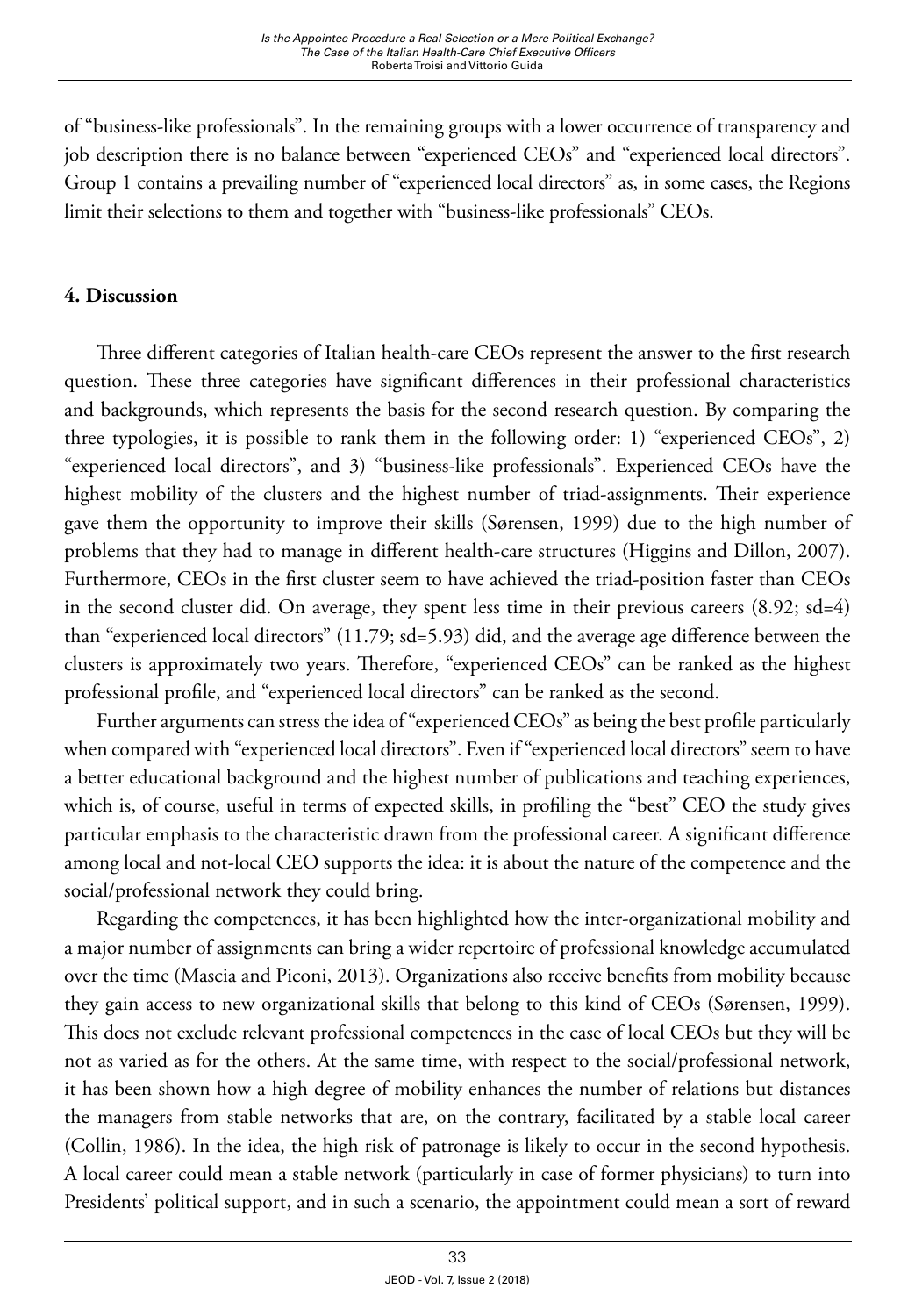for the political support. Following this line, the regional Presidents' choices of "experienced local directors" could represent an act beyond the simple dichotomy between political and professional appointments, since they could satisfy at the same time the requirements of both professional skill and "political support". In this sense, this is in line with Kopechy et al. (2016) when they show that local politicians prefer to select appointees who are characterised by political and personal loyalty as well as professional competence. Finally, "Business-like professionals" can be placed in the third position because of their low experience compared to the other two profiles. Moreover, "business-like professionals" constitute a very small cluster when comparing their dimension (14 observations) with "experienced CEOs" (61 observations) and "experienced local directors" (84 observations). Therefore, "business-like professionals" show the lowest professional background and are the residual choice of the regional government.

The most relevant criterion in appointing choices seems to be the managerial experience of CEOs. Political decision makers have been shown to prefer two of the three profiles that were defined: (i) "experienced CEOs", and (ii) "experienced local directors". The comparison between these typologies should be enriched by considering the reference career area. The out-of-region mobility ratio indicates that there is a small difference between "experienced CEOs" (0.06;  $sd=0.14$ ) and experienced local directors  $(0.03; sd=0.10)$ . Again, "experienced CEOs" prevail in the comparison.

The overall out-of-region mobility is also very small (0.05, sd=0.14). These low statistics suggest that CEOs tend to stay in the mode-region. Considering the whole sample, only 15% of the CEOs had at least one triad-assignment outside his/her mode-region. Further, 67% of these CEOs are "experienced CEOs", and "experienced local directors" represent 21% of the CEOs with at least one out-of-region triad-assignment. This confirms the classification of CEOs' professional profiles and suggests that "experienced CEOs" are more attractive for political decision-makers.

"Experienced CEOs" have been identified as the best profile. Nevertheless, only 38% of CEOs in the sample belong to the first cluster. In their recent study, Mascia and Piconi (2013) showed that higher experience and professional skills of health-care CEOs are related to higher levels of performance. Our study shows that the selection system leads to these high-skilled CEOs being identified in the minority of cases.

The third research question is consequential to the others: the CEOs distribution over the four groups of regions according to the occurrence of the organizational arrangements was considered.

It seems that when the organizational arrangements are better employed, they have some effect in the overall public appointment process: they totally exclude the selection of "businesslike professionals" that were ranked as the lowest CEOs, and as the residual choice of the regional government. On the contrary, when there is any kind of organizational arrangements or they are wrongly employed, "experienced local directors" increases, while "experienced CEOs" decreases. While these findings clearly need to be further explored, they support the idea that a choice in favour of the experienced local directors is at a greater risk of patronage as well as a process without any organizational arrangement is a tool of patronage.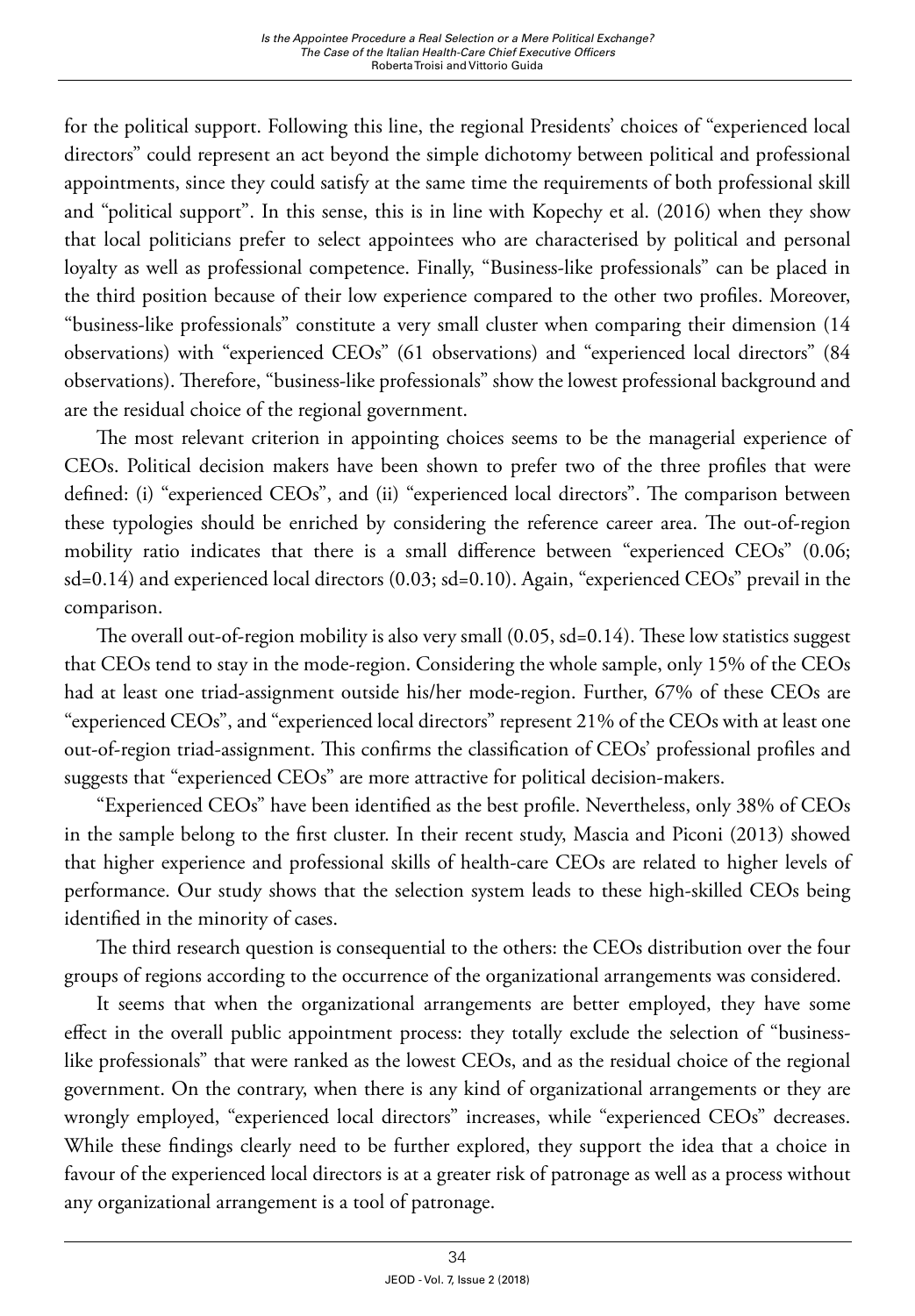# **5. Conclusions**

The question of whether the CEO's appointment procedure could be an effective way to attract highly skilled management or whether it could turn into a high patronage tool with the consequence of enhancing clientelism does not have a homogeneous answer. The overall results of the selection system of CEOs in the health-care firms in Italy lead to suboptimal appointments: the appointment procedure shows differences both in terms of the typologies of CEOs and in terms of organizational arrangements in attracting highly competitive managers. On the one hand, the greater number of experienced local directors could show that Presidents' choices are mainly a balance between professional skills and political reliability. On the other hand, the study highlights how the best procedures, when considering the organizational arrangements, allow to select the highest profiles of CEOs, even if only 38% of the whole samples. As noted above, the way in which public appointment are locally managed could help control how the local institutions contribute to implement NPM, when considering the national regulations and the lack of specific conditions for appointing CEOs. Some Presidents have integrated the national regulations with clear standard on a regional basis. When the local procedures provide essential organizational arrangements, they are at the same time the expression of autonomy and accountability. This seems to be the best way to cope with the Reform Law of the 1990s (59/1997 law as amended).

As stated, even if the findings need to be further explored, three implications can be clearly highlighted.

- 1. In terms of policy implications, the study confirms the importance of putting the procedures for public appointments more clearly on the public agenda and of ensuring the transparency of all of the eligible positions.
- 2. Organizational arrangements can help to use public appointments as a tool of good governance rather than as a tool of patronage.
- 3. The Presidents' direct choice in terms of selection should be enforced by their direct responsibility in terms of CEOs' performance and results. In other words, when a CEO fails in managing his/ her local health-care firm, then it should reflect on the President who made the appointment.

As a preliminary study, the research needs to consider other elements that could be taken into account during the selection, such as the organizational size of the health firms, the number of units, etc. Furthermore, research should investigate how and to what extent political elements affect the final phase of the selection process. In this perspective, future studies may provide further and more refined frameworks of analysis and apply them across different contexts.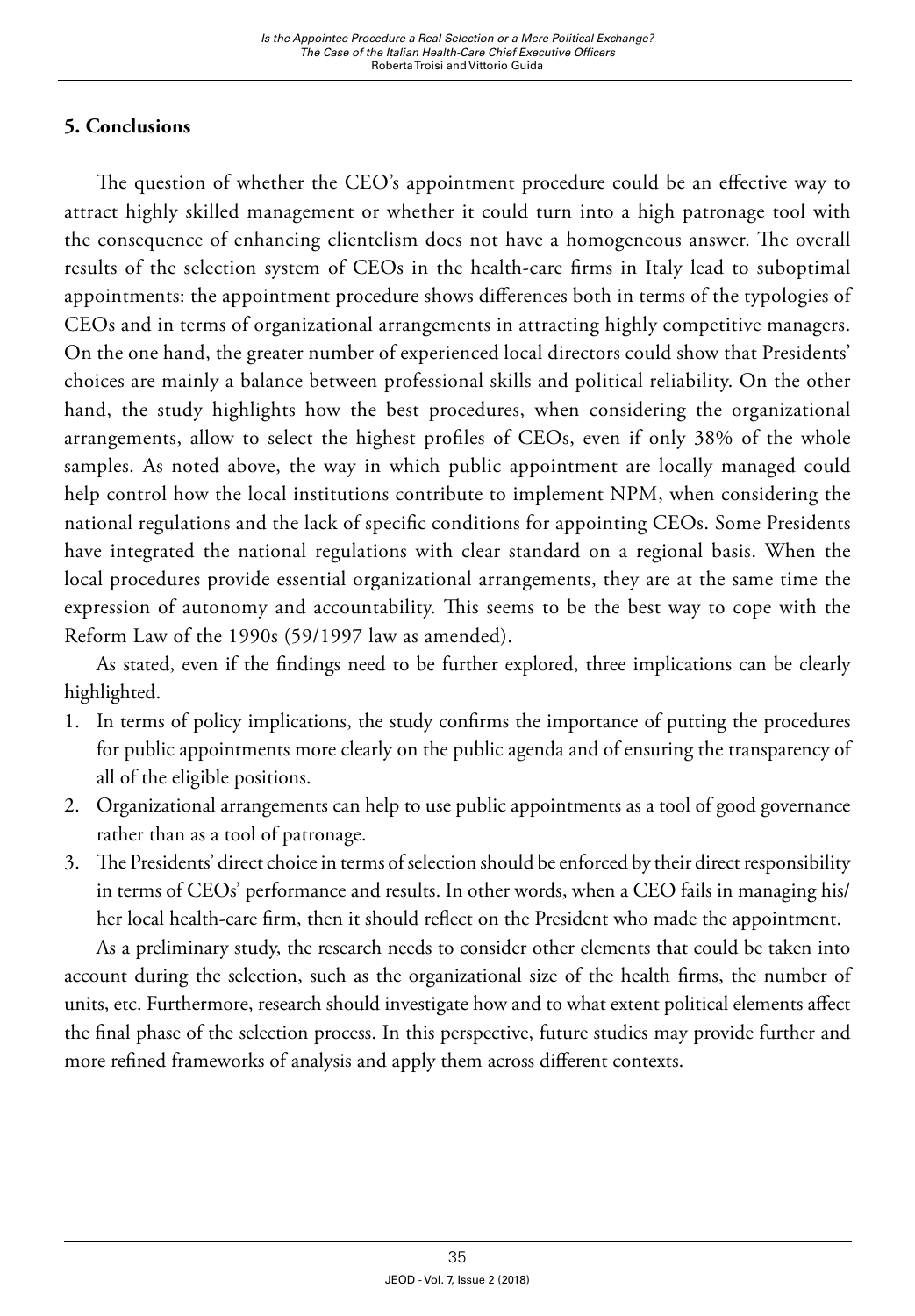#### **References**

- Anessi-Pessina, E. & Cantù, E. (2006). Whither managerialism in the Italian national healthservice?, *The International journal of health planning and management*, 21(4): 327-355. DOI: [https://doi.org/1](https://doi.org/)0.1002/hpm.861
- Baroni, D. (2004). *Enti locali e aziende di servizi pubblici: assetti e processi di governance*. Milano: Giuffrè editore.
- Cañibano, C. & Bozeman, B. (2009). Curriculum vitae method in science policy and research evaluation: the state-ofthe-art, *Research Evaluation*, 18(2): 86-94. DOI: <https://doi.org/>10.3152/095820209x441754
- Christensen, T., Lægreid, P. & Wise, L.R. (2000). Active Administrative Policy: Presumptions and Practice: the Case of Norway, Sweden and the USA. Bergen: LOS Centre, working paper 0015.
- Collin, (1986). Career Development: The Significance of the Subjective Career, *Personnel Review*, 15(2):22-28. DOI: <https://doi.org/10.1108/eb055535>
- Dent, M. (2005). Post-new public management in public sector hospitals? The UK, Germany and Italy, *Policy and Politics*, 33(4): 623-636. DOI: [https://doi.org/1](https://doi.org/)0.1332/030557305774329208
- Henderson, A., Jeffery, C., Wincott, D. & Wyn Jones, R. (2013). Reflections on the "Devolution Paradox": A comparative examination of multilevel citizenship, *Regional Studies*, 47(3): 303-322. DOI: [https://doi.org/](https://doi.org/10.1080/00343404.2013.768764)10.1080/003434 04.2013.768764
- Higgins, M.C. & Dillon, J.R. (2007). Career patterns and organizational career. In: H. Gunz & M. Peiperl (Eds.), *Handbook of Career Studies,* pp. 422-436. Thousand Oaks, CA: Sage Publications. DOI: [https://doi.](https://doi.org/10.4135/9781412976107) [org/](https://doi.org/10.4135/9781412976107)10.4135/9781412976107. n21.
- Hood, C. (1991). A public management for all seasons?, *Public administration*, 69(1): 3-19. DOI: [https://doi.](https://doi.org/10.1111/j.1467-9299.1991.tb00779.x) [org/10.1111/j.1467-9299.1991.tb00779.x](https://doi.org/10.1111/j.1467-9299.1991.tb00779.x)
- Hood, C. (2000). Paradoxes of public-sector managerialism, old public management and public service bargains, *International public management journal*, 3(1): 1-22. DOI: [https://doi.org/](https://doi.org/10.1016/s1096-7494(00)00032-5)10.1016/s1096-7494(00)00032-5
- Hood, C. & Peters, G. (2004). The middle aging of new public management: into the age of paradox?, *Journal of public administration research and theory*, 14(3): 267-282. DOI: [https://doi.org/1](https://doi.org/)0.1093/jopart/muh019
- InCiSE (2017). The International Civil Service Effectiveness (InCiSE) Index, Report 2017.
- Kopecký, P., Meyer Sahling, J. H., Panizza, F., Scherlis, G., Schuster, C. & Spirova, M. (2016). Party patronage in contemporary democracies: Results from an expert survey in 22 countries from five regions, *European Journal of Political Research*, 55(2): 416-431. DOI: <https://doi.org/>10.1111/1475-6765.12135
- Jommi, C., Cantù, E. & Anessi‐Pessina, E. (2001). New funding arrangements in the Italian National Health Service, *The International journal of health planning and management*, 16(4): 347-368. DOI: [https://doi.org/1](https://doi.org/10.1002/hpm.641)0.1002/hpm.641
- Maor, M. (1999). The paradox of managerialism. Public Administration Review, (15): 5-18. DOI: [https://doi.](https://doi.org/10.2307/977475) [org/](https://doi.org/10.2307/977475)10.2307/977475
- Mascia, D. & Piconi, I. (2013). Career histories and managerial performance of health-care chief executive officers: An empirical study in the Italian National Health Service, *Health-care management review*, 38(1): 71-80. DOI: [https://doi.org/1](https://doi.org/10.1097/hmr.0b013e31823dc85b)0.1097/hmr.0b013e31823dc85b
- Mattei, P. (2006). The enterprise formula, New Public Management and the Italian Health-care System: Remedy or contagion?, *Public Administration*, 84(4): 1007–1027. DOI: [https://doi.org/1](https://doi.org/)0.1097/hmr.0b013e31823dc85b.
- Page, E. & Wright, V. (Eds.) (1999). *Bureaucratic elites in Western European states*. Oxford University Press. DOI: [https://](https://doi.org/10.1093/0198294468.001.0001) [doi.org/10.1093/0198294468.001.0001](https://doi.org/10.1093/0198294468.001.0001)
- Putnam, R.D. (1993). The prosperous community, *The American prospect*, 4(13): 35-42.
- Sandström, U. (2009). Combining curriculum vitae and bibliometric analysis: mobility, gender and research performance, *Research Evaluation*, 18(2): 135-142. DOI:<https://doi.org/10.3152/095820209X441790>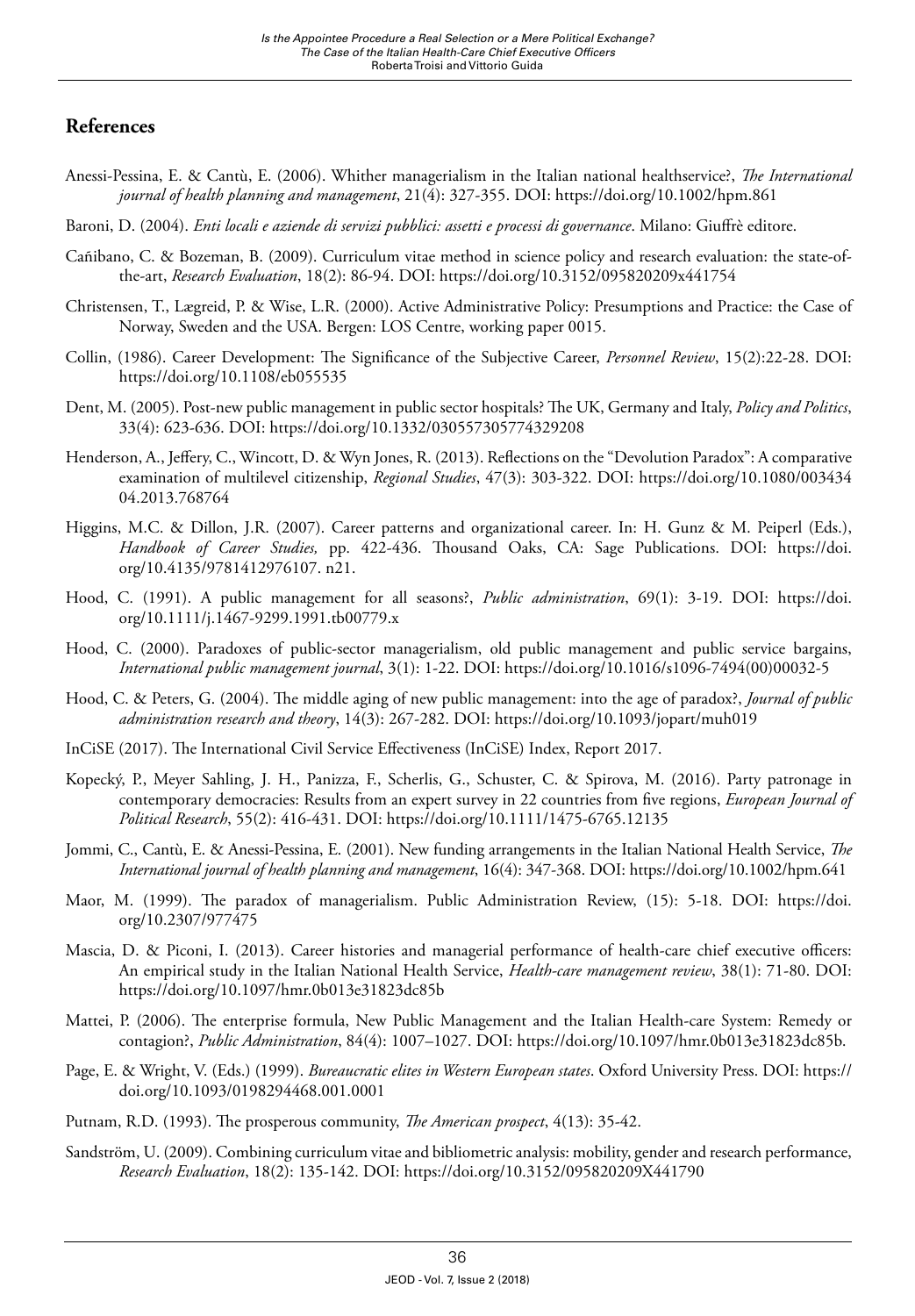- Saraceno, C. & Negri, N. (1994). The changing Italian welfare state, *Journal of European social policy*, 4(1): 19-34. DOI: [https://doi.org/1](https://doi.org/10.1177/095892879400400102)0.1177/095892879400400102
- Sancino, A., Sicilia, M. & Grossi, G. (2017). Between patronage and good governance: Organizational arrangements in (local) public appointment processes, *International Review of Administrative Sciences* 0(0): 1-18.
- Simonet, D. (2008). The New Public Management theory and European health-care reforms, *Canadian public administration*, 51(4): 617-635.21. DOI: [https://doi.org/1](https://doi.org/10.1111/j.1754-7121.2008.00044.x)0.1111/j.1754-7121.2008.00044.x
- Sørensen, J.B. (1999). Executive migration and interorganizational competition, *Social Science Research*, 28: 289-315. DOI: [https://doi.org/1](https://doi.org/10.1006/ssre.1999.0650)0.1006/ssre.1999.0650
- Sundell, A. (2012). What is the Best Way to Recruit Public Servants, *QoG Working paper series*, 2012(7). University of Gothenburg.
- Tediosi, F., Gabriele, S. & Longo, F. (2009). Governing decentralization in health-care under tough budget constraint: what can we learn from the Italian experience?, *Health Policy*, 90(2): 303-312. DOI: [https://doi.org/1](https://doi.org/10.1016/j.healthpol.2008.10.012)0.1016/j. healthpol.2008.10.012
- Ward, J.H. Jr. (1963). Hierarchical Grouping to Optimize an Objective Function, *Journal of the American Statistical Association*, 58: 236–244. DOI: [https://doi.org/](https://doi.org/10.2307/2282967)10.2307/2282967.